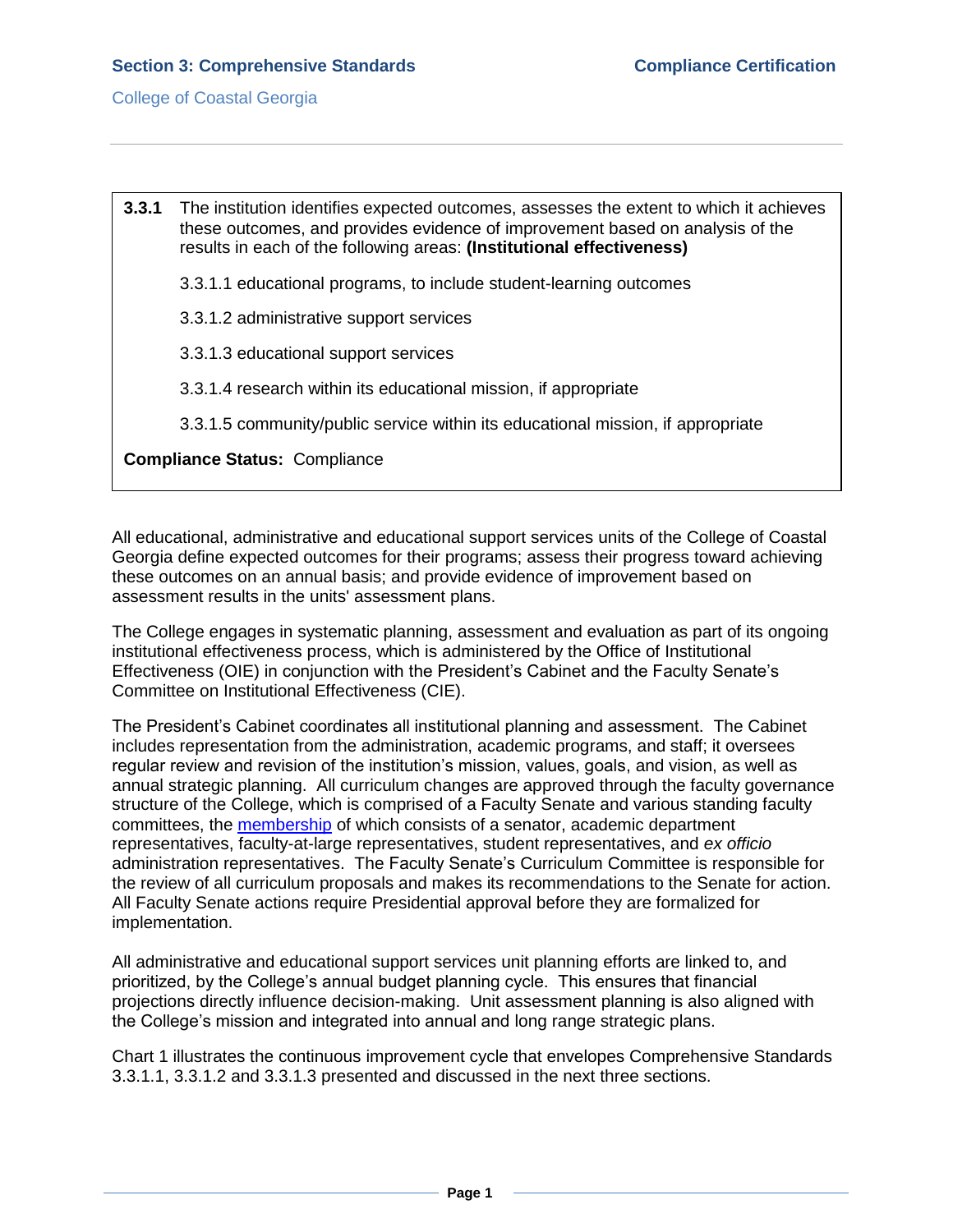# **Section 3: Comprehensive Standards Compliance Certification Compliance Certification**

College of Coastal Georgia



**Page 2**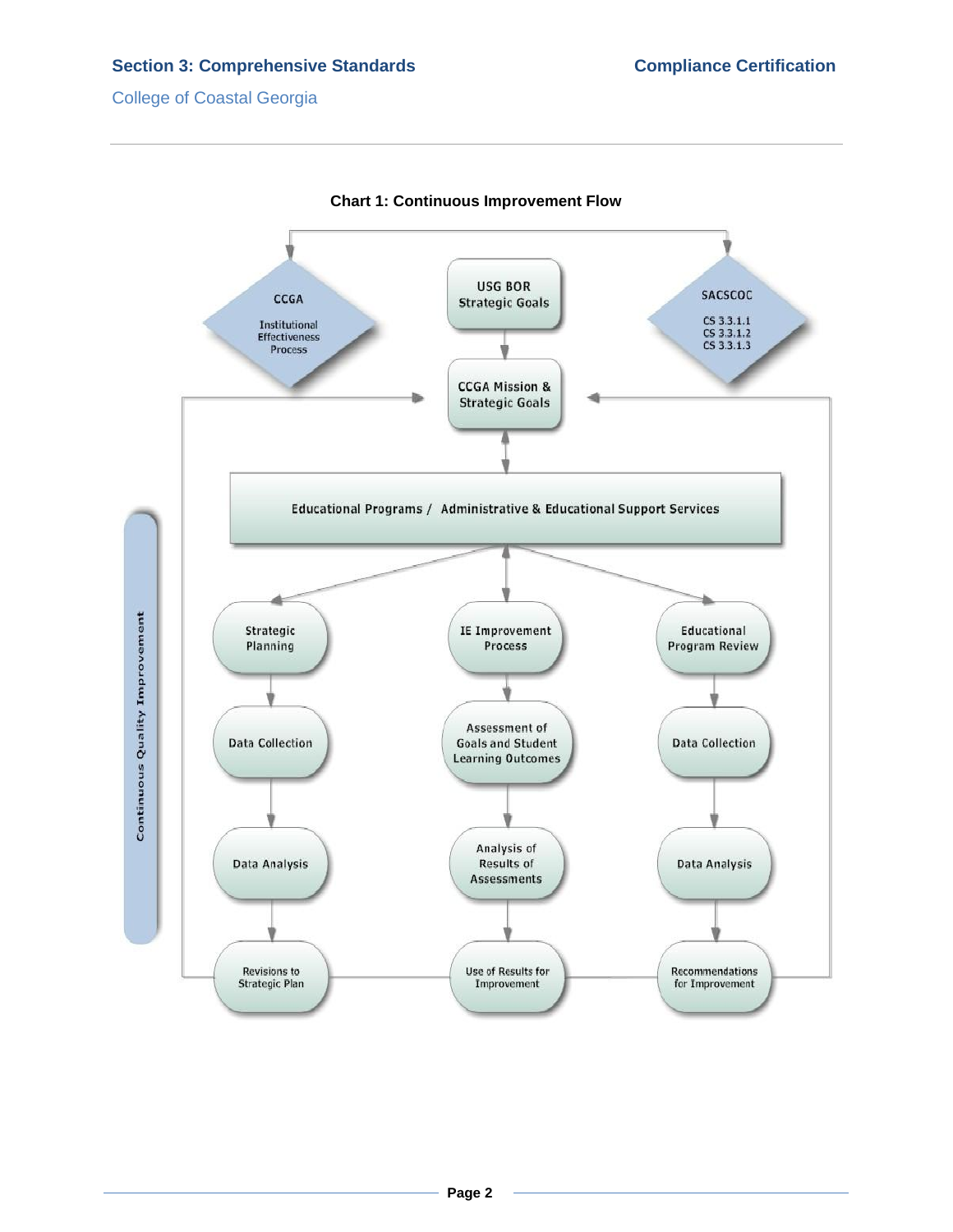## **3.3.1.1 Educational Programs**

The College monitors the quality of its academic programs and systematically evaluates instructional results and the use of those results to improve them in a number of ways: (a) comprehensive program review; (b) assessment of student learning outcomes at the prebaccalaureate, baccalaureate and career associate levels; (c) assessment of student learning outcomes at the course level; (d) assessment of faculty performance; (e) evaluation of courses by students; and (f) assessment of courses by faculty who teach them.

Academic programs within each School meet regularly during the academic year and engage in assessment planning, review of student learning outcomes for alignment with general education outcomes, and review of current curriculum. Any modifications to existing curriculum or proposal of new programs are submitted through a standardized process that includes the completion of a curriculum proposal application. This application is approved by School Deans, reviewed for completeness by the Office of Academic Affairs, and then forwarded to the Faculty Senate's Curriculum Committee for review. Any faculty member or group of faculty members within a department can propose curriculum improvements, but the respective School Dean must review and approve all proposals. Once prepared and finalized the curriculum proposals for new degree programs are forwarded to the USG Board of Regents for consideration and approval.

## Comprehensive Program Review

A Comprehensive Program Review (CPR) is required by the USG Board of Regents in the seventh year of all academic programs, resulting in the completion of a report to document that the program was appropriately reviewed and that the mission and goals of the program are adequately supported by the student learning outcomes in all courses in the program. These reviews are provided to the Board of Regents and the Office of Academic Affairs. Results are used to make decisions on program quality and identify areas that need improvement, including the addition or reassignment of faculty positions. Any proposed changes to the curriculum resulting from this review process are submitted through the normal curriculum approval process.

According to [Section 2.3.6](3.3.1.bUSGAAhandbook2.3.6.pdf#page=1) of the USG *Academic Affairs Handbook*, the CPR establishes a

*Set of procedures to evaluate the effectiveness of . . . academic programs through a systematic review . . . to address the quality, viability, and productivity of efforts in teaching and learning, scholarship, and service as appropriate to the institution's mission. The review of academic programs shall involve analysis of both quantitative and qualitative data, and institutions must demonstrate that they make judgments about the future of academic programs within a culture of evidence.*

After each CPR, the Vice President for Academic Affairs electronically distributes the executive summary and action plan for each program's review to the Curriculum Committee of the Faculty Senate and makes note of elements in the review that need to be considered in developing modifications to the Strategic Master Plan, in budget development priorities, or in modifying the College's operational (annual) planning and report these notes to the President's Cabinet. Under the College's closed-loop evaluation system, assessment results are used to foster improvement.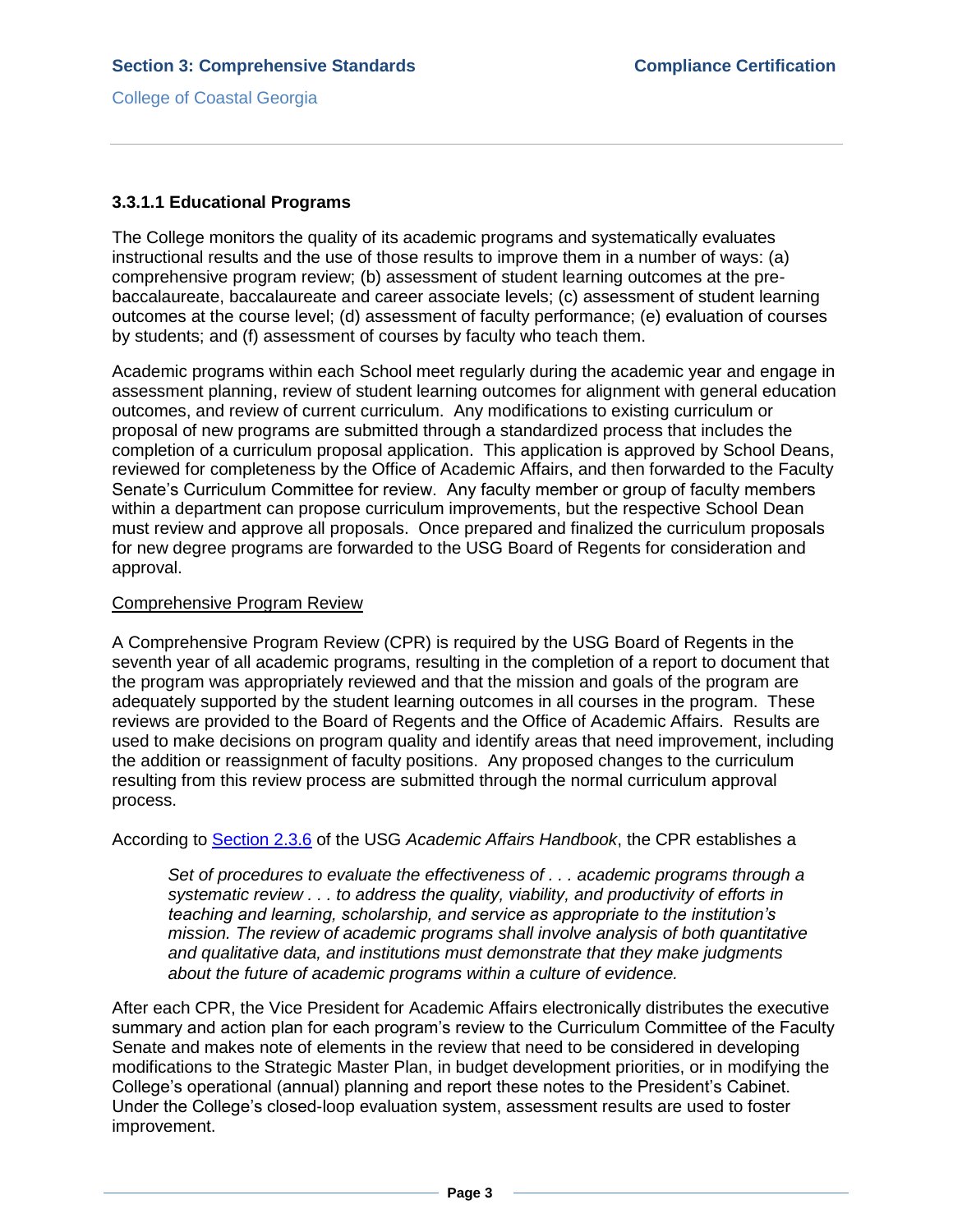The following examples – based on a CPR [action plan](3.3.1.cCPR0708Part2.pdf#page=1) from a 2007-2008 review of prebaccalaureate programs of study for transfer, Associate of Arts and Associate of Science degrees – indicate how the College used the findings to enhance student support services and improve student learning.

- *Regents' Test.* Given low pass rates in the two-part test that measures competency in reading and composition, the College revised the policy and the course content for the Regents' remediation courses to provide better support for students preparing to repeat the test, including both face-to-face and on-line components, as well as a specified number of required hours of one-on-one tutoring that increases proportionally to the number of failed attempts at the Regents' Test.
	- $\circ$  In academic year 2008-2009, 63 percent passed the Reading and 64 percent passed the Writing portions
	- $\circ$  In the academic year 2007-2008, 68 percent passed the Reading and 66 percent passed the Writing portions
- *Graduating Student Satisfaction with College Programs and Services Survey.* The College significantly revised the graduating student survey in 2008 to ascertain student perceptions regarding their general education outcomes, as well as those specific to individual disciplines and/or groups of areas of concentration. The instrument now administered to graduating seniors includes questions regarding general education learning outcomes, as well as those specific to the School in which a student is enrolled.
- *Learning Support.*To improve the rates of progression and completion of Learning Support requirements, as well as the success rates in the core curriculum as reflected in Regents' test scores and general education assessment data, the College chose to implement a number of initiatives, including raising the COMPASS (placement test for the USG) exemption/placement thresholds, and the COMPASS exit score – see [Comprehensive Standard 3.4.3.](3.4.3.pdf#page=1) *The ( ) indicate the previous score thresholds.*

| ○ COMPASS Placement Test | Minimum Score to Exempt LS |
|--------------------------|----------------------------|
| $\blacksquare$ Reading   | 78 (74)                    |
| $\blacksquare$ English   | 70 (60)                    |
| • Mathematics            | 40 (37)                    |

- *Supplemental Instruction (SI).* In addition to the changes implemented in placement and exit thresholds, the College piloted a Supplemental Instruction (SI) program in Spring Semester 2010, in which peer tutors attended class and offered supplemental instruction and tutoring for students in specific sections of ENGL 0098, READ 0099 and MATH 0099.
	- $\circ$  92 percent of SI students rated sessions very helpful; 96 percent rated SI leaders consistently helpful; 98 percent would like to see SI offered in other courses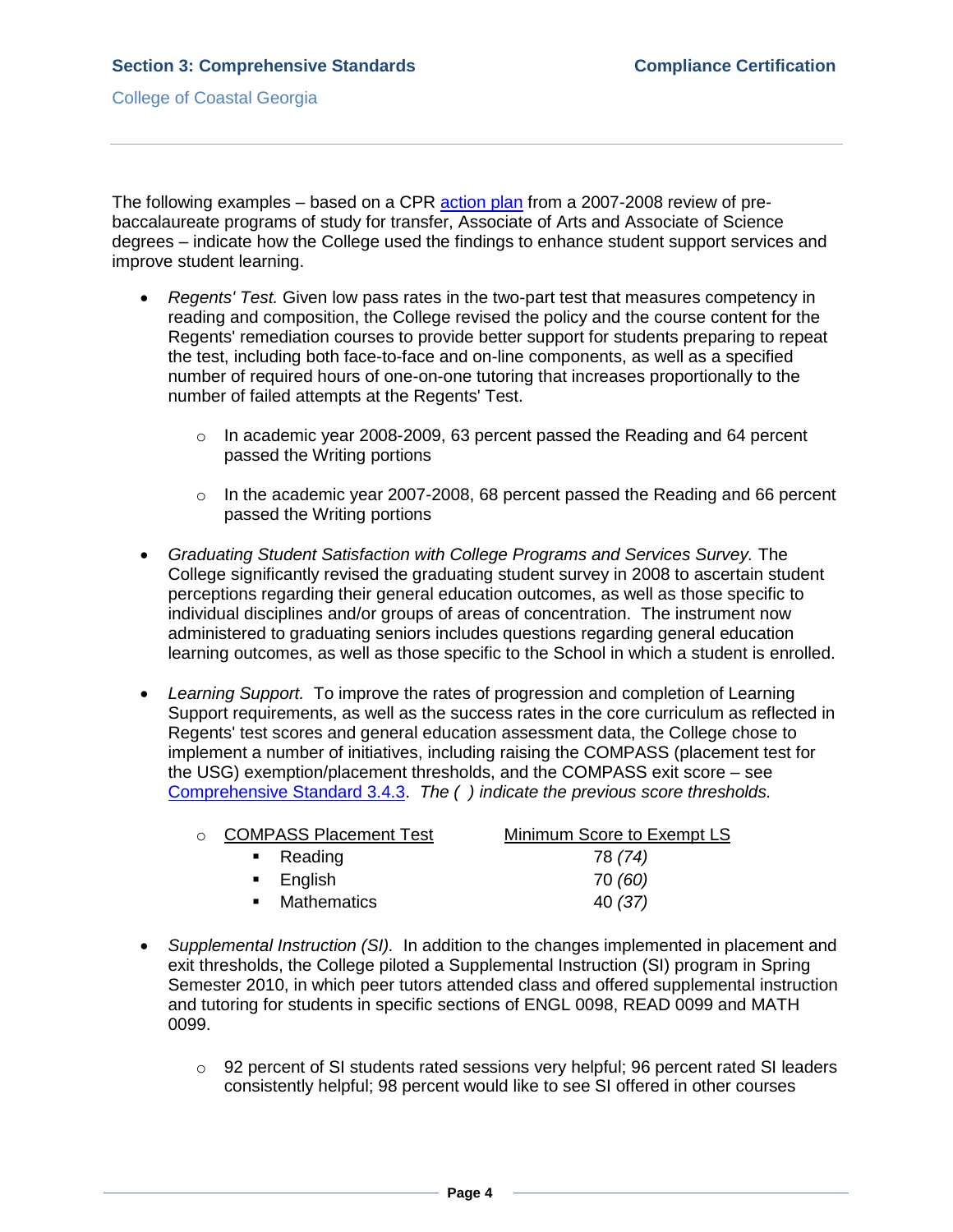$\circ$  Fifteen students participated from ENGL 0098, 16 students from MATH 0097, 62 students from three different MATH 0099 classes, and 22 from READ 0099

Although the College has developed a CPR cycle in compliance with USG Board of Regents' policy for all of its academic programs, the new campus leadership requires that the career associate and baccalaureate degree programs conduct an annual and biennial assessment review*,* respectively, which links all learning outcomes to the mission and goals of the academic program and to the College's mission (see Tables 2 and 3). An interim status report is provided annually by each baccalaureate program to ensure continuous improvement throughout the two-year review cycle.

Each Fall Semester, the educational program assessment reports are submitted to the Vice President for Academic Affairs and a copy is filed in the OIE. The School Deans review the reports and make recommendations for improvements to the Vice President. The Vice President and the Director of Institutional Effectiveness provide feedback to the School Deans for the purpose of improving each program's assessment plan.

#### Student Learning Outcomes – Pre-Baccalaureate Level

Since the design of the pre-baccalaureate Associate of Arts and Associate of Science degrees is primarily for students planning to transfer to a four-year degree program, the College utilizes general education learning outcomes common to all students graduating with either Associate's degree, *regardless of area of concentration*.

The College requires a substantial core of general education courses (see response to Core [Requirement 2.7.3](2.7.3.pdf#page=1) and [Comprehensive Standard 3.5.3\)](3.5.3.pdf#page=1) and sets forth clear student-learning outcomes for its general education core curriculum. These [outcomes](3.3.1.dGenEdOutcomes.pdf#page=1) are as follows:

Upon successful completion of the core, students should have developed the following competencies:

- Students will demonstrate higher levels of critical-creative thinking by analyzing problems, identifying viable solutions when possible, and defending choices of solutions;
- Students will demonstrate the ability to communicate effectively (in written, oral, visual, electronic and non-verbal forms);
- Students will demonstrate the ability to access, retrieve, evaluate, and utilize information from various sources;
- Students will demonstrate mathematical competencies and problem-solving skills;
- Students will demonstrate an understanding of basic scientific concepts and the scientific method and utilize laboratory procedures to observe natural phenomena; and
- Students will identify important ideas, persons, and paradigms within the humanities and social sciences in a global environment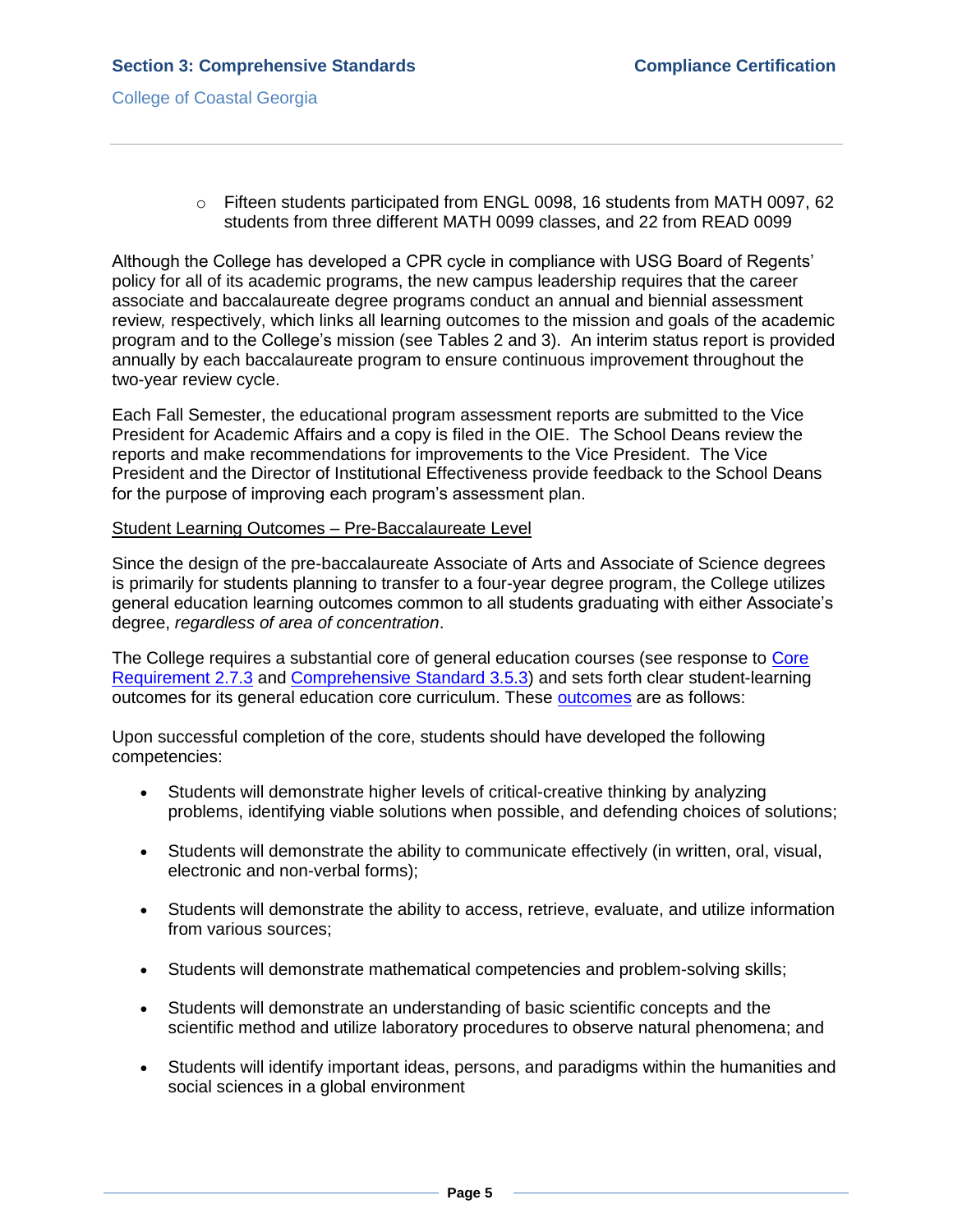The General Education Subcommittee of the CIE is charged with guiding the general education assessment process. Working with School Deans and faculty, the Subcommittee

- Assists in designing assessment strategies that address General Education outcomes in particular courses;
- Makes recommendations and grants approval for inclusion of courses in the assessment of General Education outcomes; ensures that course syllabi explicitly state the General Education outcomes that will be assessed in the course;
- Aligns General Education outcomes to College goals and institutional mission;
- Analyzes data and assesses artifacts that address General Education outcomes; and
- Makes recommendations to faculty for improving student attainment of outcomes based on outcome assessment data, and make recommendations to the CIE to forward to the Senate

Significant program improvements have resulted from the College's assessment of general education over the last three academic years. Evidence of those improvements is documented below.

- Assess every general education competency through course-embedded assessments, generally rubrics used to evaluate student work or test questions;
- Summarize assessment results into simple, well-designed charts that are easy to read and understand, allowing faculty to review the results and use them to identify ways to improve student achievement of these competencies;
- Articulate the College's general education outcomes and competencies, aligning them with the College's mission principles and institutional goals; and
- Align curriculum maps with the College's core curriculum courses and its general education outcomes and competencies

Beginning in Fall Semester 2008 and continuing through Spring Semester 2011, the College will have assessed ALL general education outcomes (as noted in more detail in the response to [Comprehensive](3.5.1.pdf#page=1) Standard 3.5.1). This comprehensive effort was the result of the College's transition to a four-year institution and the need for establishing a baseline from which to build a more effective and efficient general education assessment process.

Course identification for inclusion in general education assessment occurred in Fall Semester 2009 from a College-wide effort by faculty and administration – [assessment flowchart.](3.3.1.fGEflowchart.pdf#page=1)

Beginning in Fall Semester 2011, the College will implement a modified comprehensive assessment plan for the general education core curriculum to review and assess two of the six core outcomes every three years – [assessment schedule.](3.3.1.gGEschedule.pdf#page=1)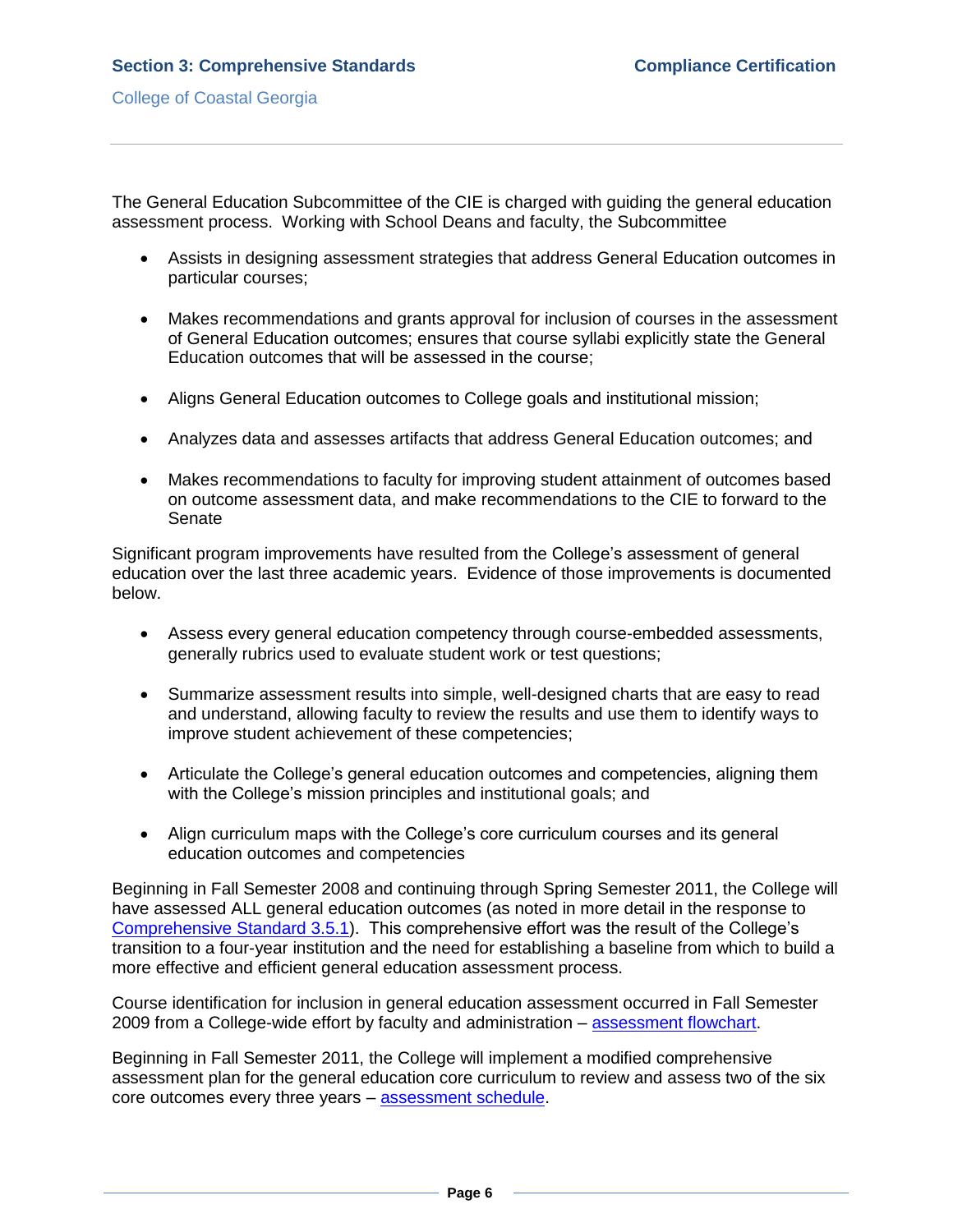The following illustration (Table 1) for the Associate in Science Degree/Transfer (AS) Program shows how assessments identified specific areas needing improvement, how changes were made, and how improved student learning was achieved.

| <b>Student</b><br>Learning<br><b>Outcome</b> | Scientific: Students will demonstrate an understanding of basic scientific concepts and the scientific method<br>and utilize laboratory procedures to observe natural phenomena.                                                                                                                                                                                                                       |
|----------------------------------------------|--------------------------------------------------------------------------------------------------------------------------------------------------------------------------------------------------------------------------------------------------------------------------------------------------------------------------------------------------------------------------------------------------------|
|                                              | Mathematical: Students will demonstrate mathematical competencies and problem solving skills.                                                                                                                                                                                                                                                                                                          |
|                                              | Critical Thinking: Students will demonstrate higher levels of critical-creative thinking by analyzing problems,<br>identifying viable solutions when possible and defending choices of solutions.                                                                                                                                                                                                      |
|                                              | Scientific assessment consists of five multiple choice questions on basic scientific concepts which were<br>embedded into the final exam and three lab skills which were evaluated. One of the embedded multiple<br>choice questions was based on the scientific method. Topics for each question/lab skill vary for each<br>scientific discipline area; i.e., Biology, Chemistry, Geology, etc.       |
| <b>Assessment</b><br><b>Methods</b>          | Mathematical assessment consist of three randomly selected questions from a pre-approved pool of<br>questions were included in the final exams of multiple choice questions of the College Algebra (Math 1111)<br>courses being assessed. Each embedded question assessed one of the randomly selected specific course<br>student learning outcomes.                                                   |
|                                              | Measures of Academic Proficiency and Progress (MAPP) scores were also examined for graduating pre-<br>baccalaureate students in the area of mathematics and critical thinking and the context-based sub score in<br>natural sciences. The natural science sub score reflects the ability to read carefully and think critically with<br>that discipline.                                               |
|                                              | Physical Education courses: PHED 1001 and 1002-Nutrition and Healthy Decisions classes were evaluated<br>by pre- and post-test scores, as well as embedded questions on the final exam related to the ability of the<br>student to think critically. (Summarization and analysis of data, application of formulas, principles or<br>procedures and ability to synthesize ideas into a coherent whole.) |

**Table 1: General Education Associate of Science Degree/Transfer (AS) Program**

*Scientific, Mathematical and Critical Thinking Expected Outcomes*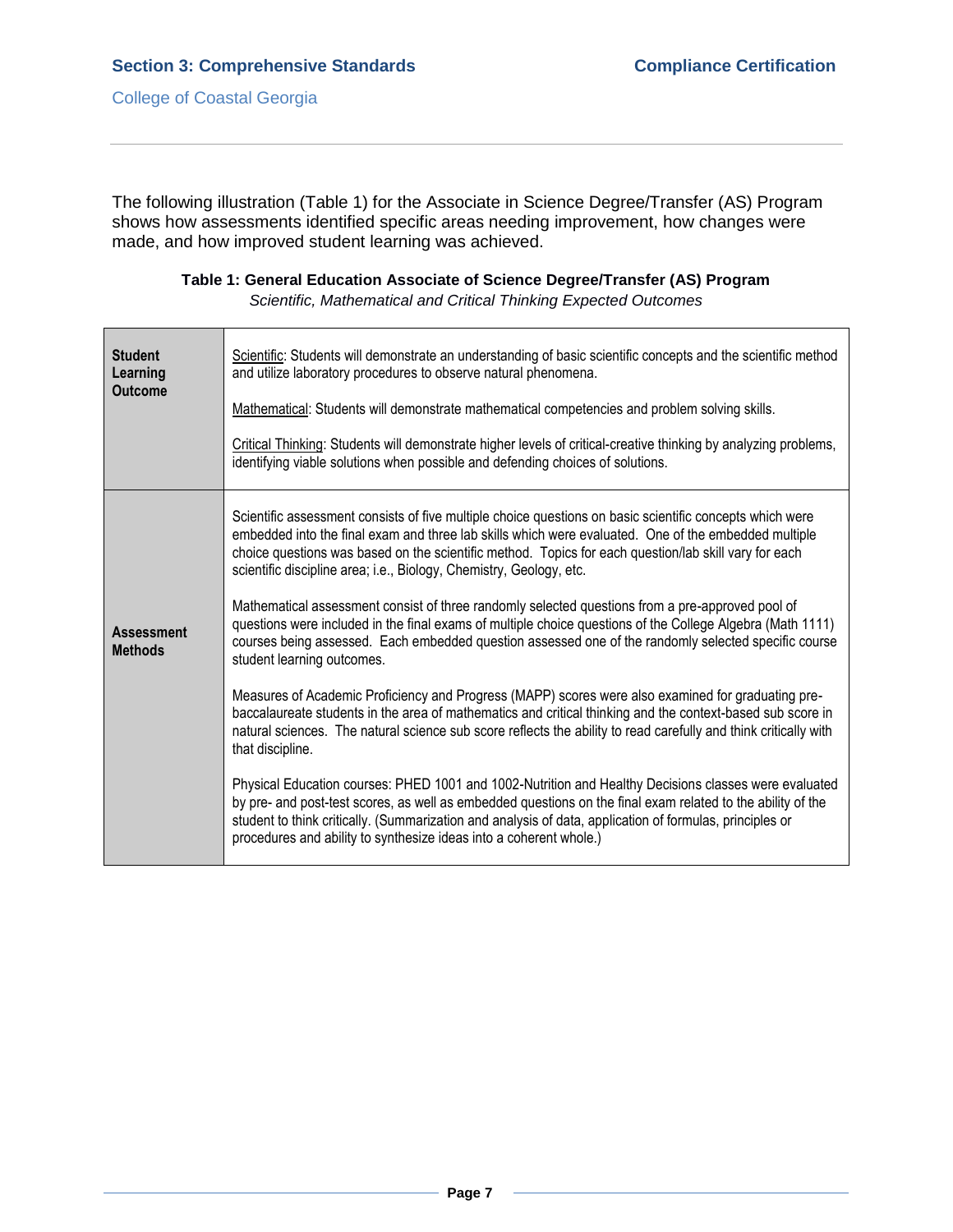# **Section 3: Comprehensive Standards Compliance Certification Compliance Certification**

# College of Coastal Georgia

|                 | Scientific<br>In Fall Semester 2008, data in all Area D - introductory science classes - was assessed.<br>73 percent had correct responses to the basic science content questions<br>76 percent had correct responses to the scientific method question<br>$\bullet$<br>87 percent were proficient in the evaluated laboratory skills.<br>$\bullet$ |
|-----------------|-----------------------------------------------------------------------------------------------------------------------------------------------------------------------------------------------------------------------------------------------------------------------------------------------------------------------------------------------------|
|                 | In Spring Semester 2009 all natural science classes were assessed.<br>66 percent had correct responses to the basic science content questions<br>66 percent had correct responses to the scientific method question<br>77 percent were proficient in the evaluated laboratory skills.                                                               |
|                 | Mathematical                                                                                                                                                                                                                                                                                                                                        |
|                 | In Fall Semester 2008 three questions were assessed with the overall average of competence being 51<br>percent. The strongest competency was in the third math objective - solve multiple step problems through<br>different (inductive, deductive and symbolic) modes of reasoning.                                                                |
|                 | Mathematics scores in Level 1—basic skills indicated<br>51 percent of the students tested were proficient<br>$\bullet$                                                                                                                                                                                                                              |
| <b>Findings</b> | 27 percent were marginal                                                                                                                                                                                                                                                                                                                            |
|                 | 22 percent were not proficient                                                                                                                                                                                                                                                                                                                      |
|                 | Mathematics scores in Level 2 - understanding number systems, order of magnitude, integers and<br>decimals in addition to solving moderately complex problems and applying reasoning skills<br>25 percent were proficient<br>$\bullet$                                                                                                              |
|                 | 24 percent were marginal<br>$\bullet$<br>51 percent were not proficient<br>$\bullet$                                                                                                                                                                                                                                                                |
|                 | Mathematics scores in Level 3 - higher level thinking and complex problems<br>3 percent were proficient<br>$\bullet$<br>17 percent were marginal<br>$\bullet$                                                                                                                                                                                       |
|                 | 80 percent were not proficient<br>$\bullet$                                                                                                                                                                                                                                                                                                         |
|                 | <b>Critical Thinking</b>                                                                                                                                                                                                                                                                                                                            |
|                 | The MAPP was used as an instrument to evaluate critical thinking skills within an academic field.<br>Natural sciences, as well as humanities and social sciences, were evaluated by this instrument.<br>4 percent exhibited proficiency<br>20 percent were marginal<br>76 percent were not proficient                                               |
|                 | In PHED courses 1001 and 1002<br>66 percent were proficient in the critical thinking skills measured                                                                                                                                                                                                                                                |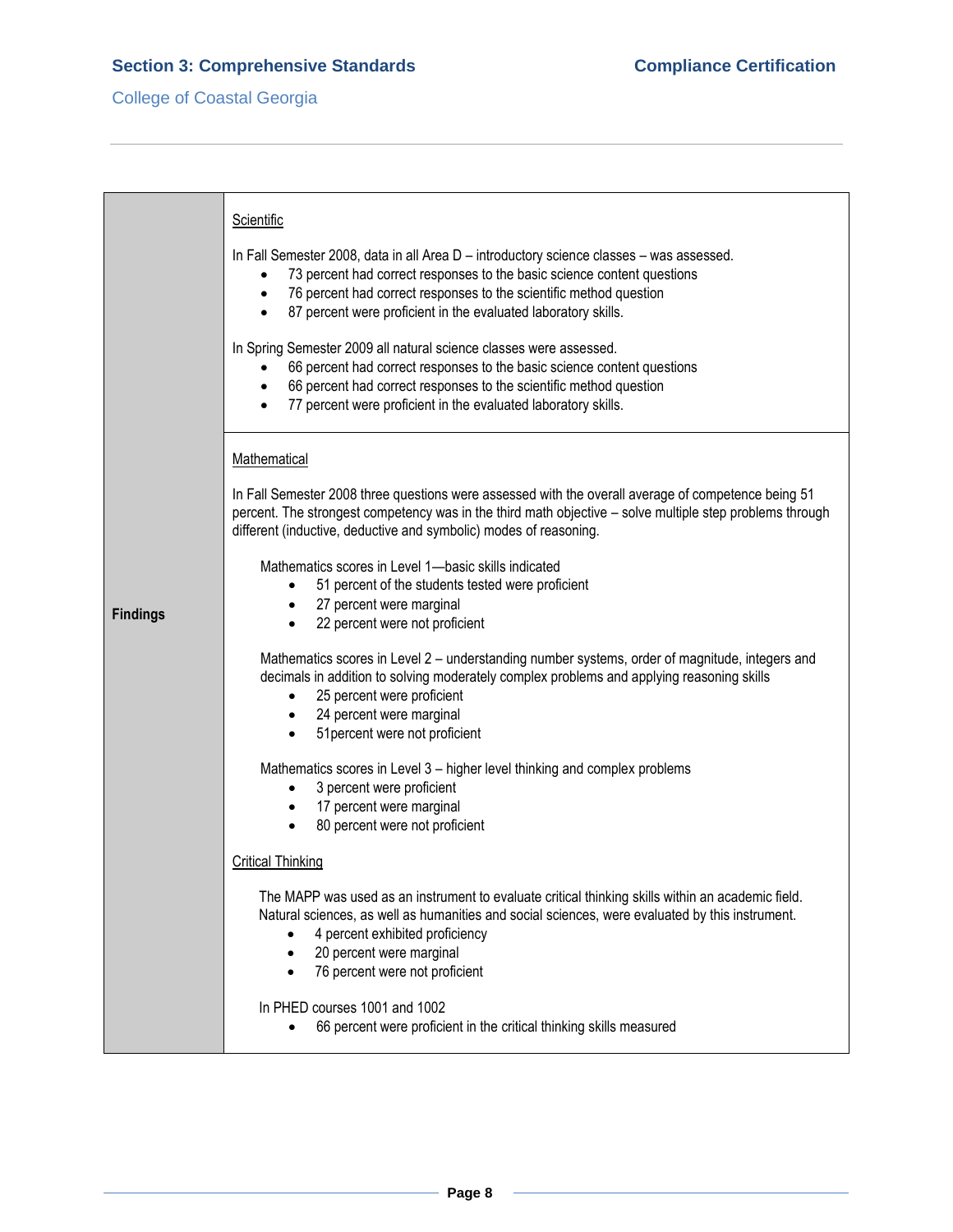|                    | Scientific                                                                                                                                                                                                                                                                                                                                                                                                                                                                                                                    |
|--------------------|-------------------------------------------------------------------------------------------------------------------------------------------------------------------------------------------------------------------------------------------------------------------------------------------------------------------------------------------------------------------------------------------------------------------------------------------------------------------------------------------------------------------------------|
|                    | After reviewing the baseline data science faculty members are now placing more emphasis on areas of<br>weakness. The science faculty is also using the lab experiences to emphasize concepts addressed in the<br>embedded questions. Deficiencies in lab skills are being addressed by allowing students to practice lab<br>skills prior to testing on the skills and coaching students on lab skills to improve their mastery.                                                                                               |
|                    | Mathematical                                                                                                                                                                                                                                                                                                                                                                                                                                                                                                                  |
| <b>Action Plan</b> | Mathematics faculty is developing a baseline of data. The Mathematics Department will decide as a group<br>whether the artifacts are best representative of the outcomes of the course and make adjustments<br>accordingly.                                                                                                                                                                                                                                                                                                   |
|                    | Critical Thinking                                                                                                                                                                                                                                                                                                                                                                                                                                                                                                             |
|                    | It has been concluded that there is indication of severe weakness in critical thinking ability. A rubric will be<br>developed and evaluated for general education courses that can be adapted for specific content area<br>courses and used universally. PHED results were in alignment with other General Education courses;<br>however, this was deemed an area needing improvement. PHED faculty plan to include more data analysis<br>and application of principles into the PE nutrition and health decisions curricula. |
|                    |                                                                                                                                                                                                                                                                                                                                                                                                                                                                                                                               |

As part of the general education assessment process, Linda Suskie, an assessment consultant, was retained in August 2010 to review the current general education program (assessment/outcomes) and issued a [report](3.3.1.eSuskieReport.pdf#page=1) with a series of recommendations that have been acted upon. The general education assessment strategy identifies a variety of means by which the College assesses student achievement of institutional student learning outcomes.

Each year, a General Education Assessment Summary Report (sample – academic year [2009-](3.3.1.hGEAssessmentSummaryReport.pdf#page=1) [2010\)](3.3.1.hGEAssessmentSummaryReport.pdf#page=1) is submitted to the Vice President for Academic Affairs, the Faculty Senate and the Director of Institutional Effectiveness through the CIE. This annual assessment report details the assessment results and how they have been used to make improvements to student achievement of general education competencies, enhancement to the competencies and changes in assessment methodologies.

# Student Learning Outcomes – Baccalaureate and Career Associate Levels

The College has an ongoing review process based on learning outcomes for all baccalaureate and career associate degree programs. Outcomes specific to educational programs are identified through both internal and external institutional effectiveness processes.

For baccalaureate degree programs, the College engages in a biennial planning and evaluation process, utilizing one full year to gather and evaluate assessment data and another full year to write the assessment plan and, with input from departmental faculty, make recommendations for improvements in student learning and teaching effectiveness. This assessment process is especially beneficial given the infancy of the baccalaureate degree programs on campus.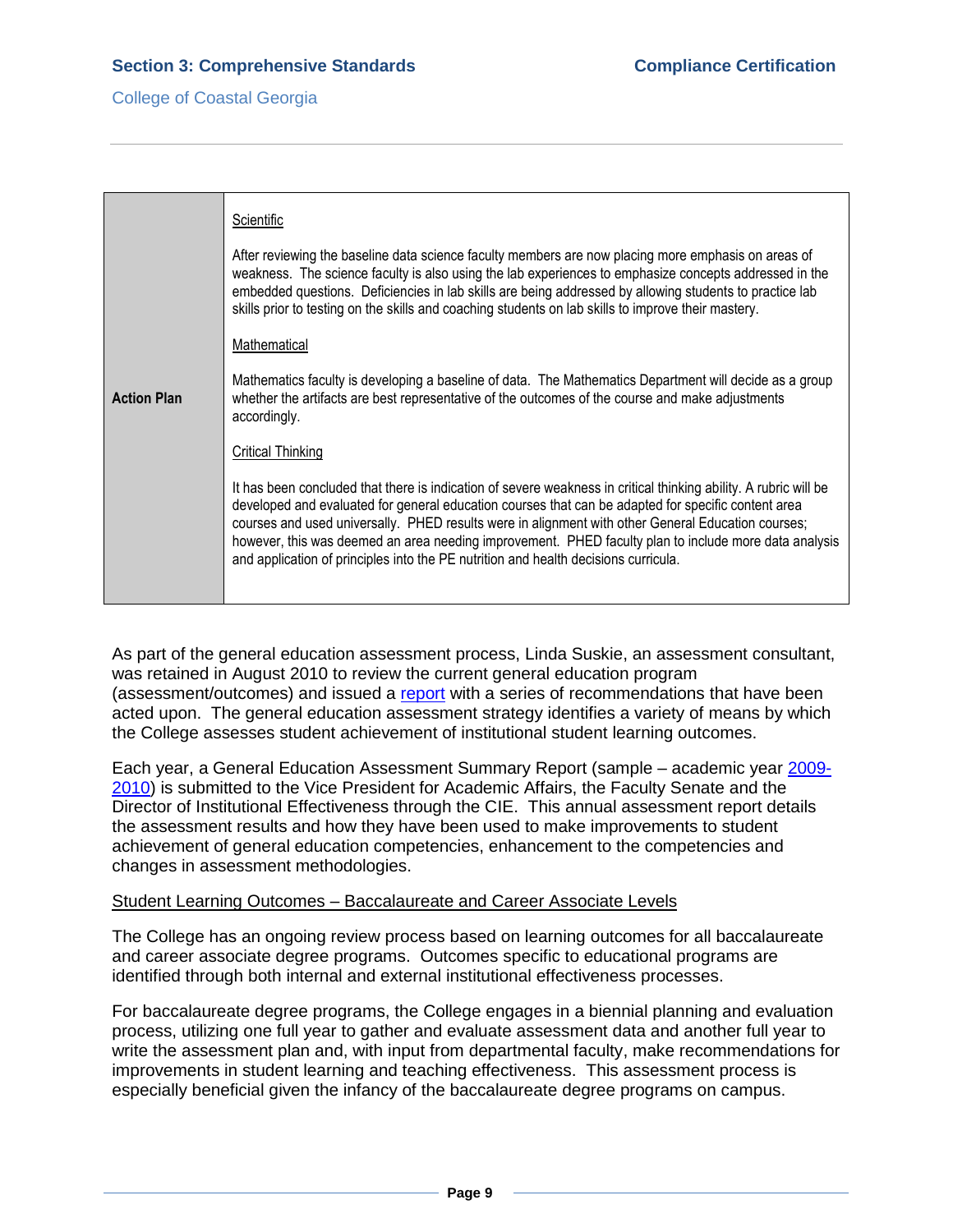All career associate degrees hold [program-based accreditation.](ProgramSpecialAccreditation.pdf#page=1) The specialized accreditation process for each of these programs – Clinical Laboratory Technology, Hospitality Management, Nursing, and Radiologic Science – requires faculty to gather and analyze program data to demonstrate achievement of educational program outcomes.

Additionally, internal assessments are performed by each area on an annual basis to assess the extent of outcome achievement and identify appropriate programmatic changes to curriculum, methodology, technology, or learning environment based on the findings. Table 3 provides a recent accreditation self-study review sample from the American Culinary Federation Education Foundation (2008-2009).

Each assessment of student learning outcomes at the program level identifies (a) linkage between program and College mission, (b) intended student learning outcomes, (c) means of assessment and criteria for success, (d) summary of data collected, and (e) the use of results. Both baccalaureate and career associate degree programs organize their internal assessments on a standard [educational program assessment template.](3.3.1.jUnitAssessmentPlanTemplate.pdf#page=1) The expected student learning outcomes for graduates apply to all students, regardless of classroom delivery method or program.

Tables 2 and 3 contain outcomes assessment reports for baccalaureate and career associate educational programs based on the designated assessment cycle – click the respective link.

| <b>Educational Programs</b>                       | <b>Assessment Cycle<sup>1</sup></b> |
|---------------------------------------------------|-------------------------------------|
| <b>BS</b> - Biological Sciences                   | 2010-2012                           |
| <b>BBA</b> – Business Administration              | 2009-2011                           |
| BSED- Early Childhood Education/Special Education | 2009-2011                           |
| <b>BS</b> - Health Informatics                    | 2010-2012                           |
| <b>BSED</b> – Middle Grades Education             | 2009-2011                           |
| <b>BSN</b> – Nursing                              | 2010-2012                           |

#### **Table 2: Baccalaureate Outcomes Assessment**

#### **Table 3: Career Associate Outcomes Assessment**

| <b>Educational Programs</b>               | <b>Assessment Cycle</b> |            |  |
|-------------------------------------------|-------------------------|------------|--|
| AS - Clinical Laboratory Technology       | 2009-2010               | 2008-2009  |  |
| $AS - Nursing2$                           | 2009-2010               | 2008-2009  |  |
| AS - Radiologic Science                   | 2009-2010               | 2008-2009  |  |
| AAS - Hospitality Management <sup>3</sup> | 2010-2011               | 2008-20094 |  |

<sup>1</sup> Biennial assessment cycle commences in inaugural year of program

 $\overline{\phantom{a}}$ 

 $2$  AS Nursing program uses a specific annual evaluation tool; it will convert to the educational program assessment template in academic year 2010-2011

<sup>3</sup> Academic year 2009-2010 was a transition planning year as the Certificate in Culinary Arts was elevated to an AAS in Hospitality Management with new program student learning outcomes<br><sup>4</sup> 2008,2000 accreditation aclf at unk raviaure American Culinary Eaderstic

<sup>2008-2009</sup> accreditation self-study review, American Culinary Federation Education Foundation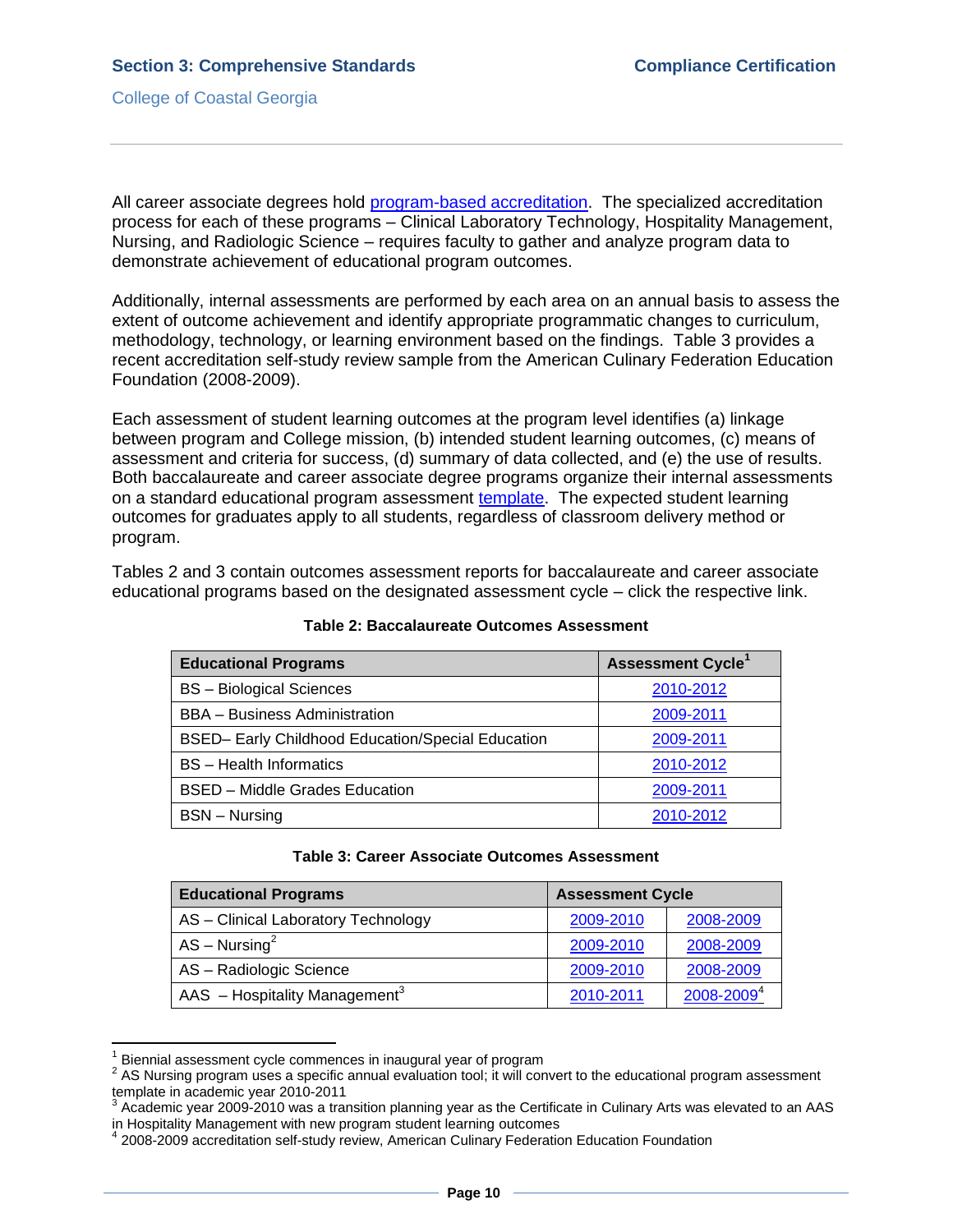#### Foundations of Excellence

With the shared common objective of making better use of assessment data and findings to improve student learning, the College embraced the opportunity to participate in the 2009-2010 class of four-year institutions with [Foundations of Excellence® \(FOE\) in the First College Year](3.3.1.kFOEwebsite.htm#page=1) – a partnership with the respected Policy Center on the First Year that enhances an institution's ability to align its goals and action plans for student learning, success and persistence in a liberal education curriculum. This rigorous program is designed to help institutions identify areas needing improvement and map pathways to success.

The College is utilizing the FOE study to promote excellence in student support services for overall student success, as well as address retention issues related to course and degree completion rates. In the context of the FOE needs assessment, the College collected and analyzed survey data during late Fall Semester 2009 and early Spring Semester 2010.

Among the recommendations emanating from the *final comprehensive report* for further development and improvement of the first-year experience at the College to help students succeed, a plan of action was developed specific to issues related to course completion in the core and to overall degree completion rates.

Following are a few of the recommendations put forth by the FOE steering committee in its final report:

- Increase Center for Academic Advising staff and enhance its mission to include intrusive advisement of learning support students
- Hire a Coordinator of First-Year and Transfer Programs
- Review and revise CCGA 1101 (*College Success Seminar*)
- Develop a permanent committee to coordinate communication and programming of the first college year
- Enhance and broaden the Supplemental Instruction (SI) program
- Implement an **Early Alert Program** to inform students of their overall success in each course by the end of the fourth week of the term, so that those who are not doing well will have the encouragement, support, and time to make changes and end the term successfully

#### Student Learning Outcomes – Course Level

In comparing program and course levels, the program level student learning outcomes describe what a student will be able to accomplish at the point of graduation from the program, while the course level student learning outcomes describe what the student is expected to achieve at the completion of a particular course.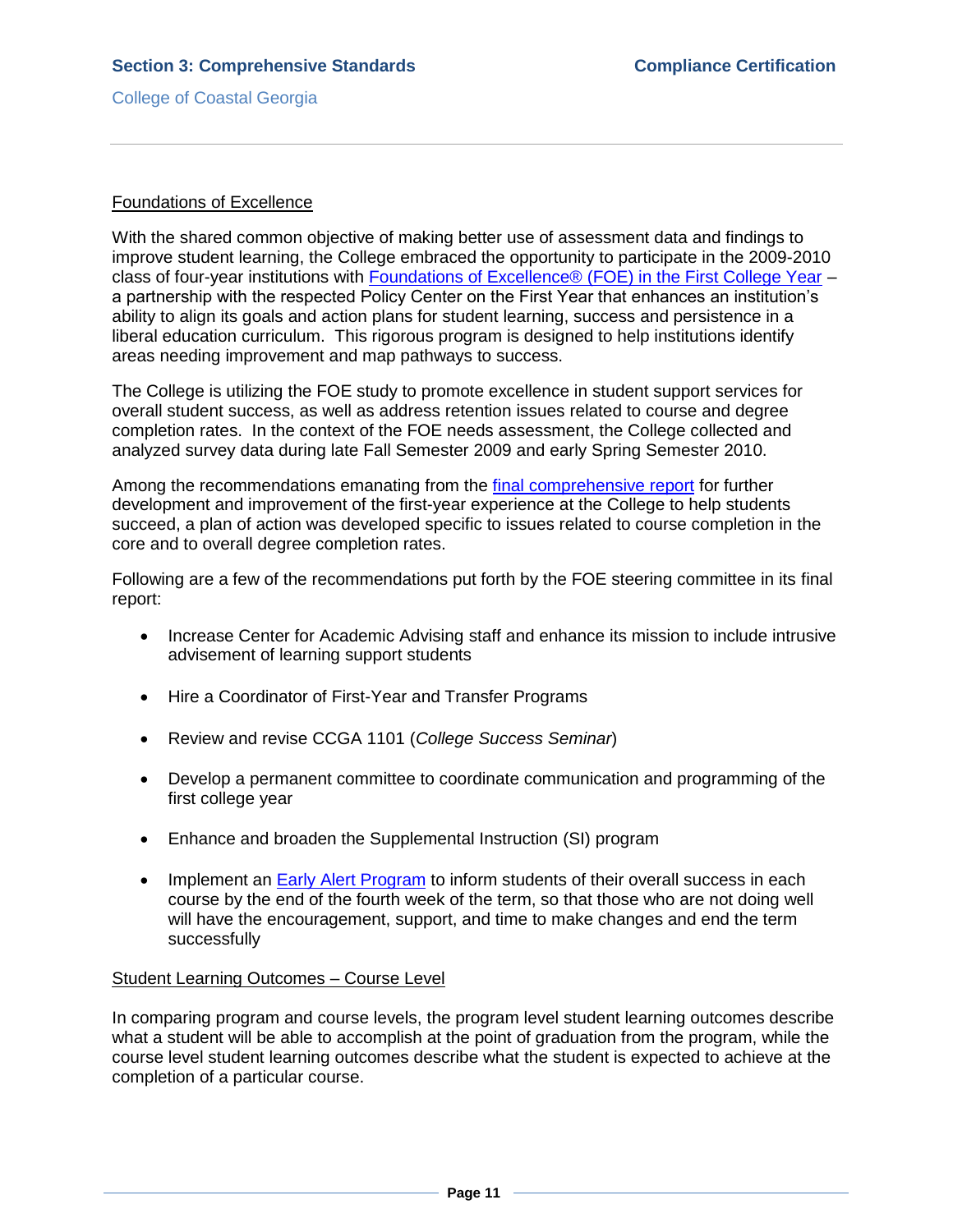All courses follow a master course [syllabus template](3.3.1.nMasterCourseSyllabusTemplate.pdf#page=1) that contains the entire standard course related information, as well as the course level student learning outcomes. Those courses using an assessment rubric are supported with instructor-specific guidelines to allow evaluation of student outcome. Rubrics are linked to the course level student learning outcomes, which in turn are associated with the program level student learning outcomes, and then mapped to the institutional student learning outcomes.

It is important to note that, throughout the student learning assessment process, no data sets are used to directly evaluate the performance of a faculty member. This approach establishes transparency and reassures faculty that student learning outcome data will be used solely to improve the assessment process.

### Assessment of Faculty Performance

The College systematically evaluates the performance of each faculty member on a yearly basis according to a set of policies and procedures delineated in the *2010-2011 College of Coastal Georgia [Full-Time Faculty Handbook](FTfacultyhandbook.pdf#page=17)*. The College's processes are aligned with the policies and procedures of the USG Board of Regents, as described in [Section 4.3](3.3.1.pUSGAAhandbook4.3.pdf#page=1) of the *USG Academic Affairs Handbook*.

The yearly evaluation of faculty performance includes the completion of a standardized performance evaluation by each faculty member and the School Dean, classroom observations by the School Dean and student course evaluations. Additionally, all tenure-track faculty members are required to complete a prescribed Pre-Tenure review in their third year. Further, every five years, all tenured faculty members are required to complete a Post-Tenure review. The Pre-Tenure review results in a plan of action to be followed by the faculty member and agreed to by the School Dean and the Vice President for Academic Affairs. The Post-Tenure review includes an evaluation by the Tenure and Promotion Committee that makes a determination of level of faculty performance.

Tenure track faculty members complete a rigorous and prescriptive application process, according to the College's [regulations,](FTfacultyhandbook.pdf#page=20) when they stand for promotion or tenure.

#### Student Course Evaluations

As the American Association of University Professors (1990) maintains in its ["Statement on](3.3.1.qStatementTeachingEvaluation.pdf#page=1)  [Teaching Evaluation,"](3.3.1.qStatementTeachingEvaluation.pdf#page=1) students' evaluations and performance matter. The College seeks to provide the individual student with an opportunity to offer constructive criticism to his/her instructor, as well as to provide each faculty member with data that may be used in the review of faculty performance for promotion and tenure.

In Fall Semester 2009, the College moved from hard copy to electronic course evaluations – [online form.](3.7.2.aStudentEvalScreenShot.pdf#page=1) The main reasons for the change from hard copy to electronic include the following: the online form is faster to fill out, allows students to consider their responses more reflectively, and encourages students to provide substantive comments without a prescribed completion time. In addition, faculty members no longer need to take class time to ask students to complete evaluations.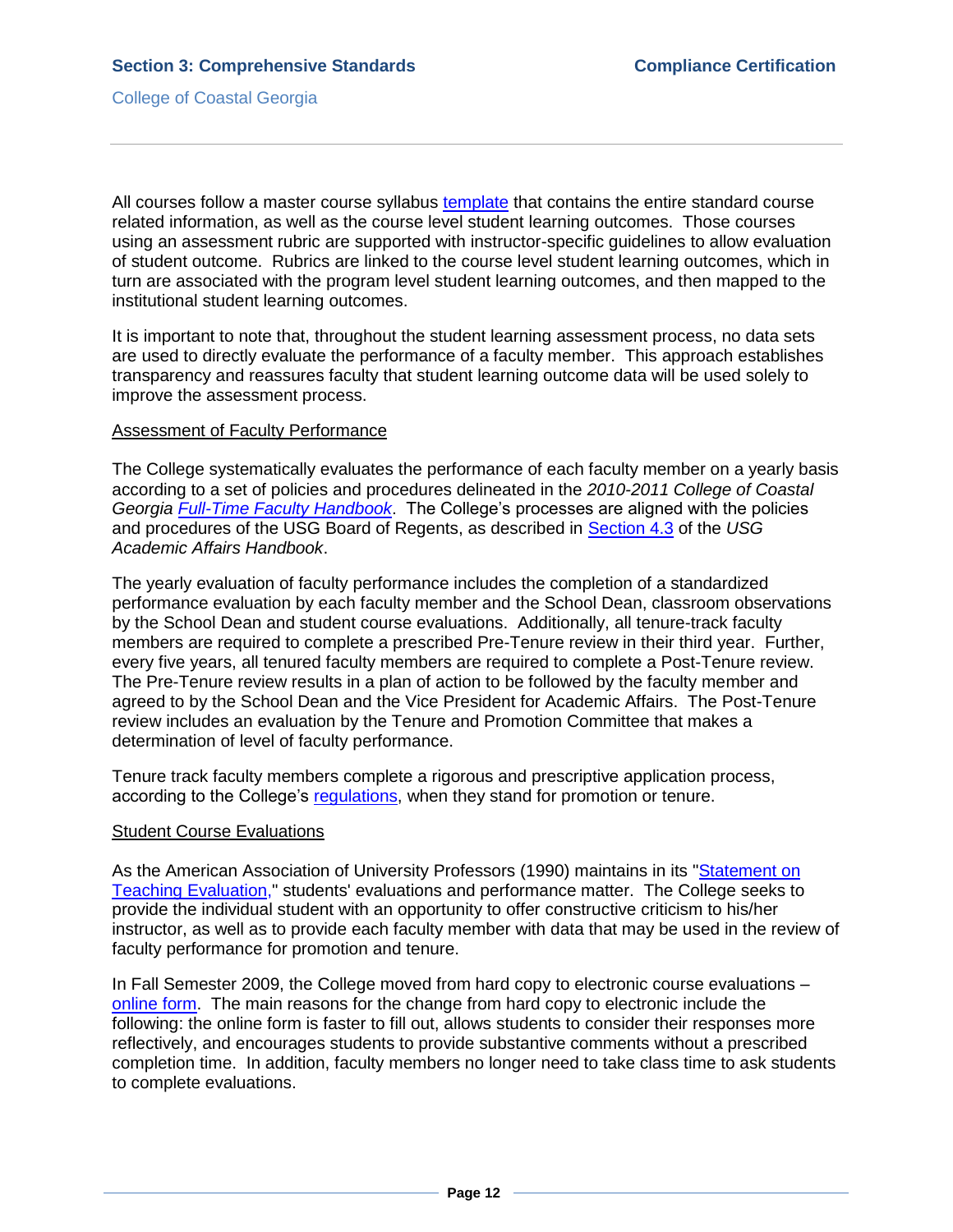In Fall Semester 2010, a total of 802 students completed an online course evaluation. Given the low participant rate (a -21 percent drop from Fall Semester 2009), the College is actively working to develop a new approach to student course evaluations and is reviewing strategies to increase student participation in Spring Semester 2011.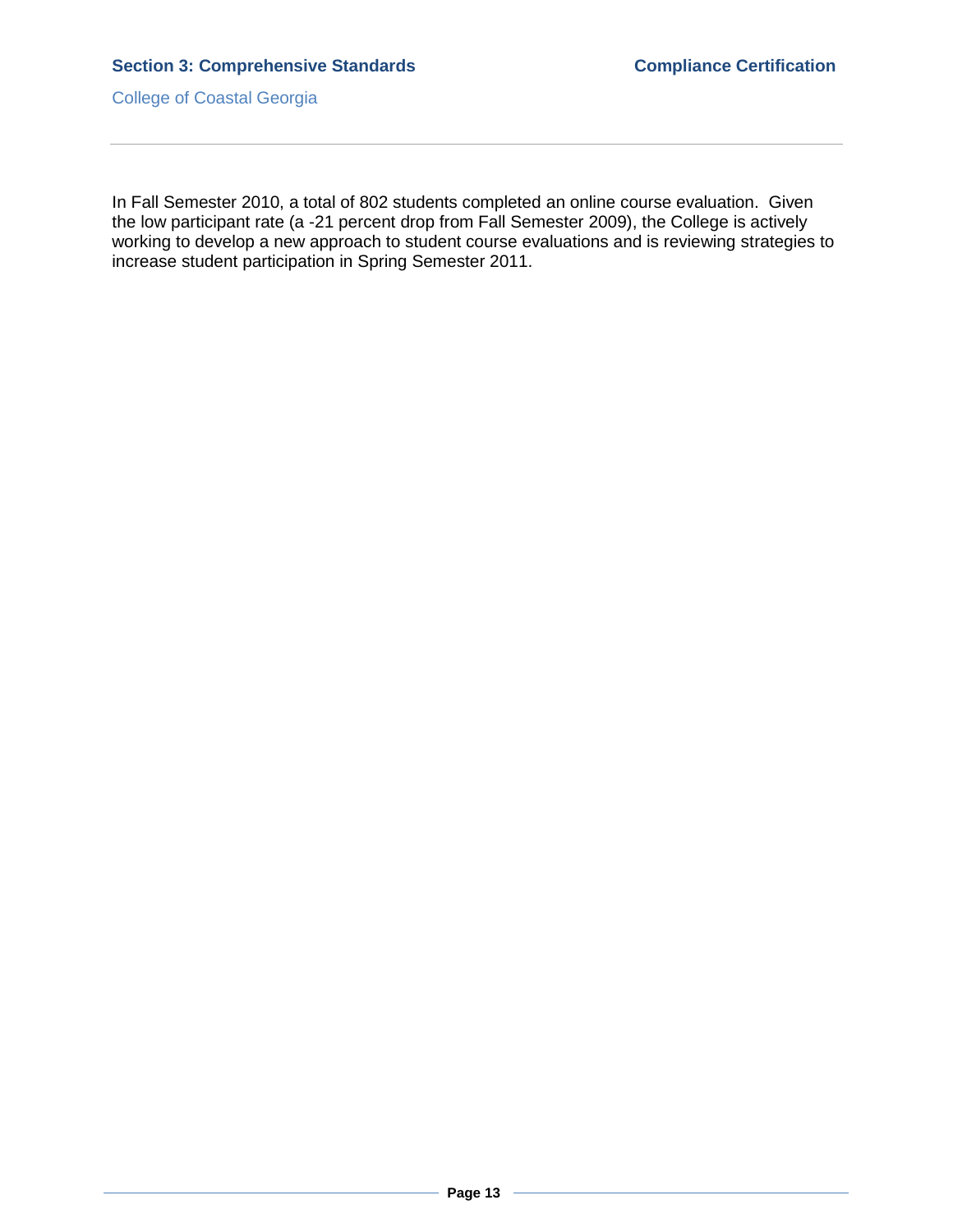## **3.3.1.2. Administrative Support Services**

#### Identifies Expected Outcomes

The College identifies expected outcomes for its administrative support services, assesses the extent to which it achieves the outcomes, and provides evidence of improvement based on a review of findings. Each administrative support unit annually identifies expected outcomes consistent with the mission of the administrative support unit and the [annual strategic plan](3.11.2.bCCGA10-11AnnualStrategicPlan.pdf#page=1) (academic year 2010-2011). Administrative support services provide a framework upon which the College builds its educational programs. These units deliver support services to ensure that the institution functions effectively and efficiently.

Administrative support services at the College include these five primary units:

- Advancement
- $\bullet$  Athletics<sup>5</sup>
- **•** Business Affairs
- Institutional Effectiveness
- Technology Services

#### Assesses Extent of Outcome Achievement

Each organizational unit creates a unit assessment plan [\(form\)](3.3.1.wUnitAssessmentPlanForm.pdf#page=1) to facilitate more meaningful and strategic evidence of institutional effectiveness in an effort to more tightly align the College's strategic goals (institutional expected outcomes) with unit goals (expected outcomes at the level of programs and services).

The unit assessment plan is configured in a five-column rubric format. Each column is dedicated to a major component of the assessment process and is intended to assist units in documenting the outcomes assessment process and the development and analysis of the outcomes' assessment itself. More specifically, unit assessment plans follow this standardized format to ensure planning uniformity:

Column 1: *Goals* – list the unit's goals and describe how they contribute to building a strong and distinctive unit within the context of the College's expected outcomes, aligning unit goals with corresponding annual strategic goal(s)

Column 2: *Outcomes* – identify the student learning and/or administrative outcomes needed to carry out the unit's core services or functions effectively

Column 3: *Measures* – identify the evaluations and assessments to be used to verify progress toward goal/outcome objective attainment

Column 4: *Findings* – interpret the results and findings from evaluations and assessments and discuss the extent to which the unit's expected outcomes for its goals and plans have been achieved over the past year

 5 Athletics, prior to academic year 2009-2010, was part of Student Affairs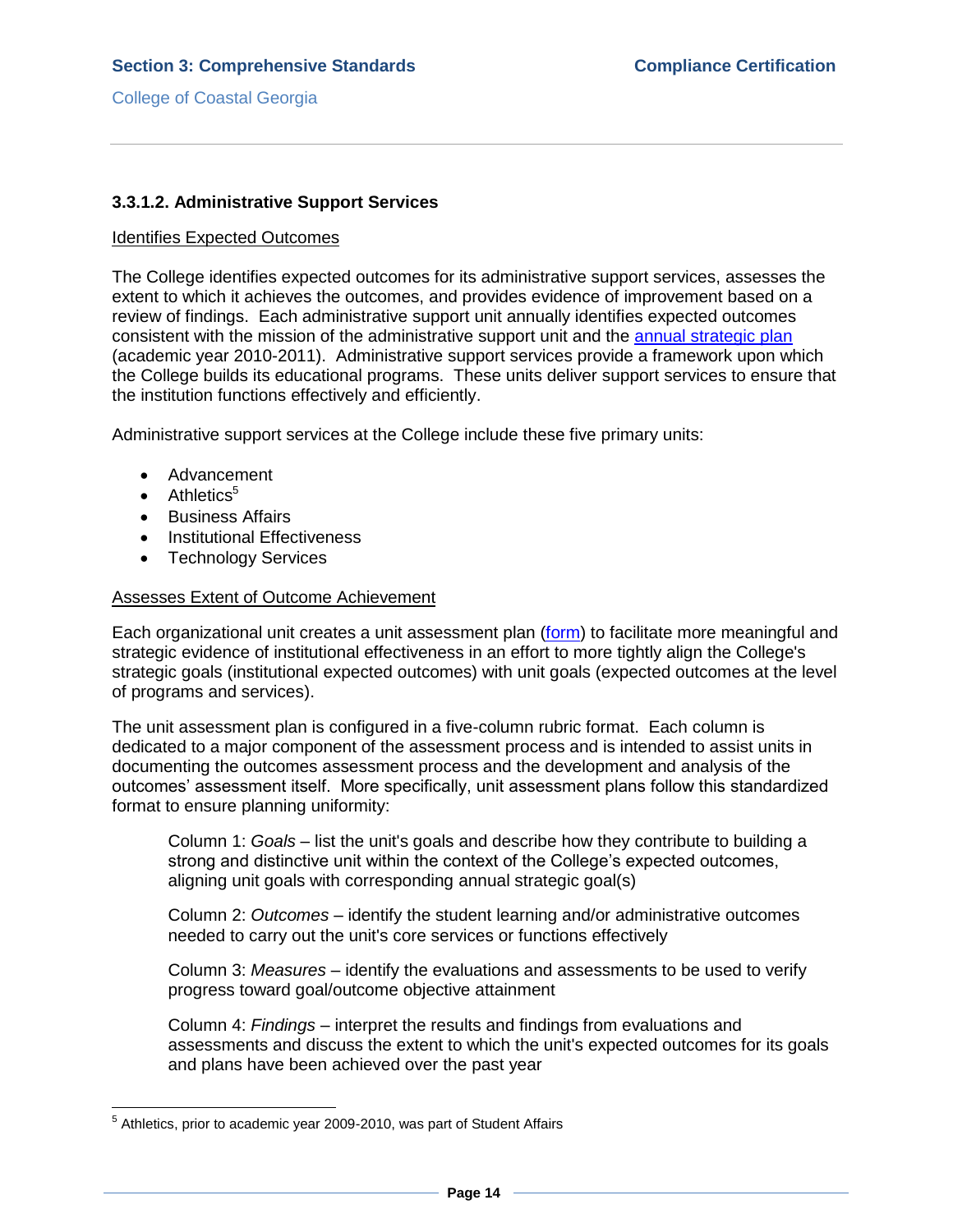Column 5: *Action Plan – Use of Data* – discuss the improvements that will be made in the quality and effectiveness of the unit that contribute to the College's advancement and success in achieving its expected outcomes

The academic year 2010-2011 schedule for unit assessment plans follows:

| <b>Columns to be Completed</b> | <b>Deadline</b> |
|--------------------------------|-----------------|
| Columns 1-3                    | August 31, 2010 |
| Columns 4                      | May 2, 2011     |
| Columns 5                      | June 1, 2011    |

Looking at goals from the previous year and the strategies used for their attainment, each unit focuses on an assessment of whether or not the goal was achieved and/or led to improvement, the impact of the improvement activity on the targeted goal or objective/outcome, and future implications based on the results of the improvement activity. This analysis and discussion *closes the loop* and provides a springboard for planning the activities for the next cycle.

#### Provides Evidence of Improvement

The College's planning and evaluation processes have resulted in continued improvements in administrative support services. Specific examples of improvements (academic years 2008- 2009 and 2009-2010) are described in Tables 4 and 5. Each unit goal is linked to a specific institutional strategic goal (highlighted in red) during that particular academic year. These tables detail either improvements made in response to needs discovered during the review process or illustrate improvements resulting from successes.

For a sample administrative support services unit assessment plan submitted to the OIE in academic year 2008-2009, click [here,](3.3.1.s08-09UnitAssessmentPlanEx.pdf#page=1) and for academic year 2009-2010, click [here.](3.3.1.s09-10UnitAssessmentPlanEx.pdf#page=1)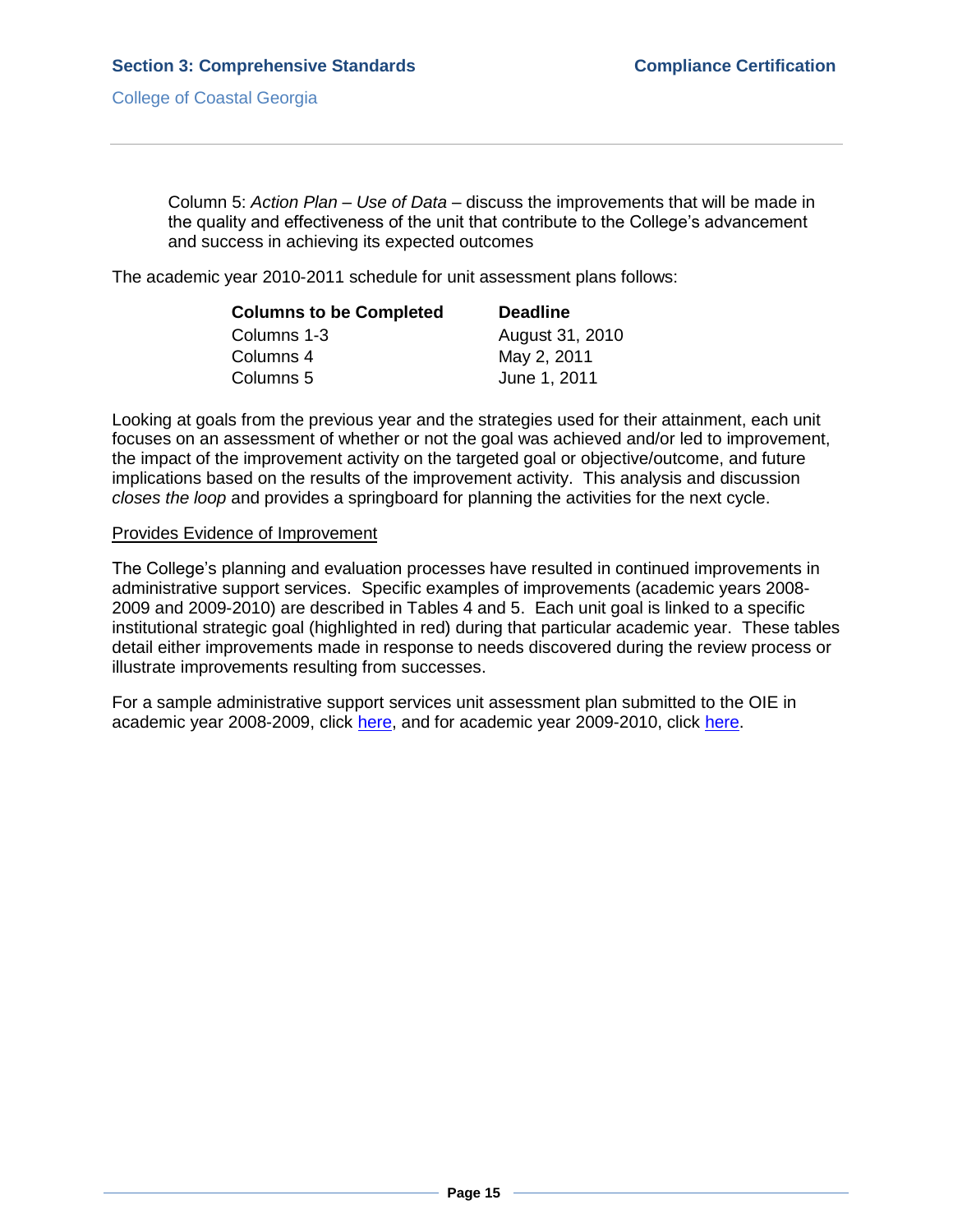| <b>Sample of Administrative Support Services</b> |                                                                                                                                                                                          |                                                                                                                                                                                 |                                                         |                                                                                                                                                                                                                                                                                                                      |                                                                                                                                                                                                                                                                                                                                                                                                                                                                                                                                                                                                                                                                      |
|--------------------------------------------------|------------------------------------------------------------------------------------------------------------------------------------------------------------------------------------------|---------------------------------------------------------------------------------------------------------------------------------------------------------------------------------|---------------------------------------------------------|----------------------------------------------------------------------------------------------------------------------------------------------------------------------------------------------------------------------------------------------------------------------------------------------------------------------|----------------------------------------------------------------------------------------------------------------------------------------------------------------------------------------------------------------------------------------------------------------------------------------------------------------------------------------------------------------------------------------------------------------------------------------------------------------------------------------------------------------------------------------------------------------------------------------------------------------------------------------------------------------------|
| Unit                                             | Goals <sup>6</sup>                                                                                                                                                                       | <b>Outcomes</b>                                                                                                                                                                 | <b>Measures</b>                                         | Findings                                                                                                                                                                                                                                                                                                             | <b>Action Plan</b>                                                                                                                                                                                                                                                                                                                                                                                                                                                                                                                                                                                                                                                   |
| <b>Business Affairs</b>                          | Appoint planning<br>committee and<br>liaison officials to<br>develop transition<br>plan for technical<br>and adult education<br>programs currently<br>administered by the<br>College (9) | Transfer the<br>administration of<br>technical education<br>programs to the<br>state's technical<br>college system                                                              | Completed technical<br>program transition<br>plan       | Committee was<br>appointed and a<br>transition plan<br>implemented for<br>technical and adult<br>education programs<br>with an effective<br>transition data of July<br>1,2009                                                                                                                                        | As a result of the transition<br>plan, College was able to<br>move on completing<br>renovations to former<br>applied technology building<br>to house new Student<br>Activity Center (SAC)                                                                                                                                                                                                                                                                                                                                                                                                                                                                            |
| Institutional<br>Effectiveness                   | Enhance customer<br>services for both<br>internal and external<br>clients through<br>continuous<br>improvement (15)                                                                      | Finalize transition to<br>new survey<br>processes, data<br>collection and<br>dissemination, and<br>comprehensive<br>strategic planning<br>and performance<br>evaluation efforts | Needs assessment<br>survey and individual<br>interviews | Campus needs<br>assessment<br>completed - factors<br>affecting enrollment<br>$(12%)$ , student<br>surveys (12%),<br>SACSCOC and<br>professional<br>accreditation (11%),<br>and enrollment<br>reports (10%) ranked<br>as the highest<br>functions needing to<br>be performed<br>effectively and<br>efficiently by OIE | Review and expand existing<br>institutional research<br>reporting capabilities to<br>improve data collection and<br>analysis; explore more<br>efficient ways of<br>disseminating information for<br>ease of access, with special<br>emphasis on electronic<br>means; enhance faculty and<br>staff ability to access<br>external data sources via<br>emerging developments in<br>information technology;<br>expand opportunities for<br>cooperative support and<br>engagement with College<br>departments; develop an<br>interactive OIE website with<br>basic data gathering needs,<br>including student<br>demographics, student<br>tracking, program<br>assessment |
| Advancement                                      | Plan for 2008-2009<br>marketing strategy<br>for new College<br>mission (16)                                                                                                              | Create and<br>implement an<br>institutional<br>marketing plan                                                                                                                   | Survey research,<br>focus groups                        | Marketing plan<br>written and an RFQ<br>and RFP issued to<br>hire a marketing firm<br>to assist with overall<br>marketing messages<br>and institutional<br>branding                                                                                                                                                  | Marketing firm identified<br>(Red Pepper) and market<br>research and<br>recommendations to be<br>prepared and implemented                                                                                                                                                                                                                                                                                                                                                                                                                                                                                                                                            |

#### **Table 4: Continuous Improvement, Academic Year 2008-2009**

 6 **Institutional Strategic Goal 9**: Establish more robust and responsive workforce preparedness programs by realigning the administration of technical and adult education programs to the state's technical college system. **Institutional Strategic Goal 15**: Restructure and enhance planning and assessment process. **Institutional Strategic Goal 16**: Restructure Institutional Advancement to provide distinctive but integrated focus on both marketing and development.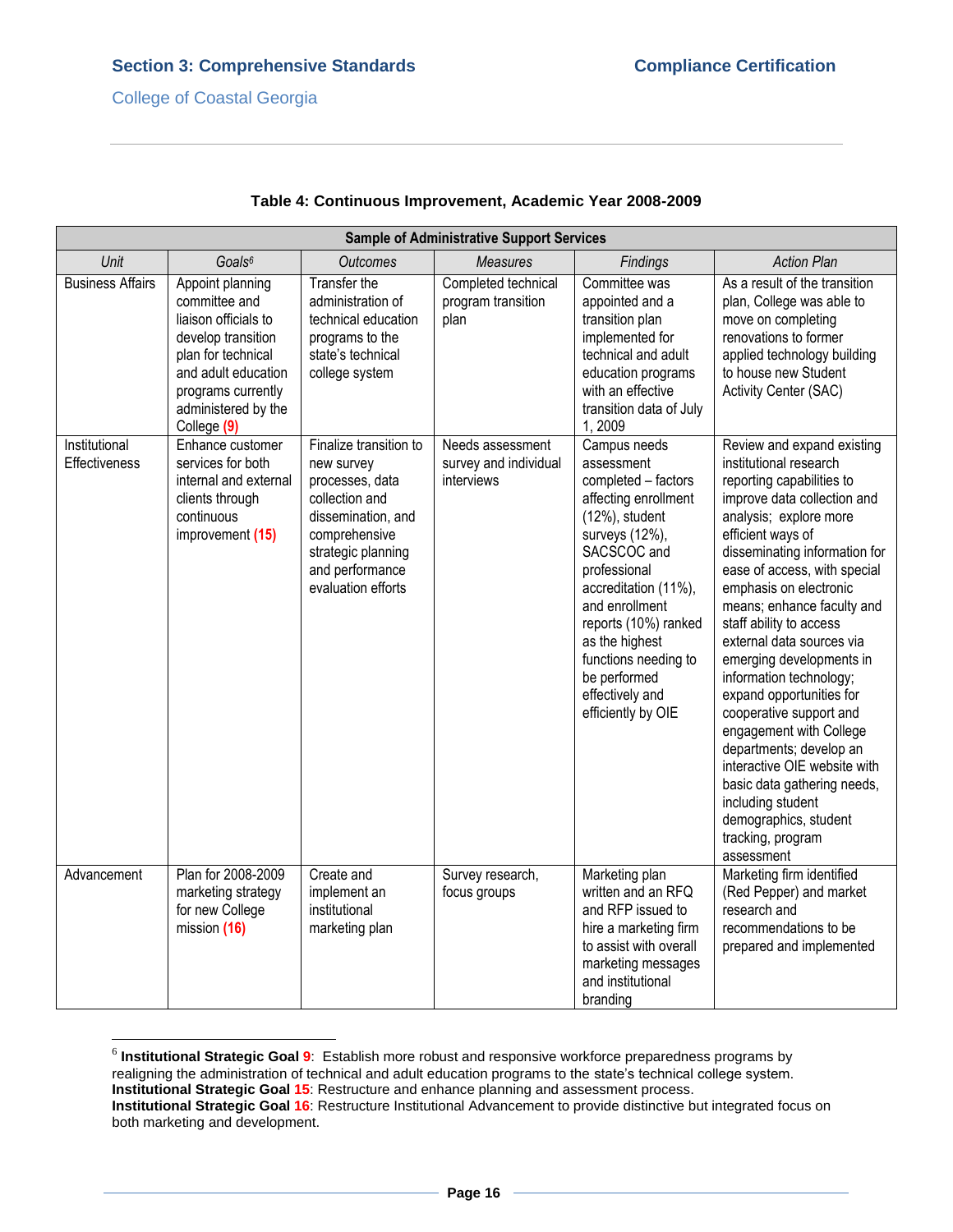$\overline{\phantom{a}}$ 

| <b>Sample of Administrative Support Services</b> |                                                                                                                                                                                                          |                                                                                                                                                                                                                                                                                                                                     |                                                                                                                                                                                                                                   |                                                                                                                                                                                                                                                                                                                                                                                                                                                                                                                    |                                                                                                                                                                                                                                                                                                                                                                                                                                              |
|--------------------------------------------------|----------------------------------------------------------------------------------------------------------------------------------------------------------------------------------------------------------|-------------------------------------------------------------------------------------------------------------------------------------------------------------------------------------------------------------------------------------------------------------------------------------------------------------------------------------|-----------------------------------------------------------------------------------------------------------------------------------------------------------------------------------------------------------------------------------|--------------------------------------------------------------------------------------------------------------------------------------------------------------------------------------------------------------------------------------------------------------------------------------------------------------------------------------------------------------------------------------------------------------------------------------------------------------------------------------------------------------------|----------------------------------------------------------------------------------------------------------------------------------------------------------------------------------------------------------------------------------------------------------------------------------------------------------------------------------------------------------------------------------------------------------------------------------------------|
| Unit                                             | Goals <sup>7</sup>                                                                                                                                                                                       | <b>Outcomes</b>                                                                                                                                                                                                                                                                                                                     | <b>Measures</b>                                                                                                                                                                                                                   | Findings                                                                                                                                                                                                                                                                                                                                                                                                                                                                                                           | <b>Action Plan</b>                                                                                                                                                                                                                                                                                                                                                                                                                           |
| Institutional<br><b>Effectiveness</b>            | Create a web<br>framework with<br>basic interactive<br>features, including<br>data request form,<br>survey calendar,<br>assessment<br>resources (7)                                                      | Develop an Intranet<br>and Internet<br>presence to<br>educate and<br>support campus<br>data and<br>information needs                                                                                                                                                                                                                | Number of times<br>OIE web page are<br>accessed; report<br>summarizing<br>number and nature<br>of data requests                                                                                                                   | Created and maintain an<br>OIE website and Intranet<br>web presence to share<br>information; received a total<br>of 29 data requests since<br>August 2009                                                                                                                                                                                                                                                                                                                                                          | Work with Technology<br>Services to finalize the<br>implementation of an<br>Intranet traffic software<br>package, as well as an<br>e-calendar of key OIE<br>events                                                                                                                                                                                                                                                                           |
| Advancement                                      | Inform and engage<br>alumni and<br>friends of the<br>College (3)                                                                                                                                         | Incorporate alumni<br>and friends<br>of the College into<br>comprehensive<br>development<br>plan and<br>development goals;<br>form an active<br>alumni and<br>friends of the<br>College listsev to<br>share information<br>on College<br>events; utilize<br>listserv to<br>send e-newsletter<br>and additional<br>cultivation tools | Evaluate the<br>following, as<br>indicated in<br>comprehensive<br>development plan:<br>number of<br>e-mails/contacts in<br>database; number<br>of new alumni<br>identified:<br>percentage growth<br>of solicited alumni<br>giving | First successful import of<br>alumni information from<br>Registrar's records into<br>Raiser's Edge database<br>occurred; 5,467 new alumni<br>were identified; 267 new<br>alumni were sent non-<br>solicitation congratulatory<br>letters; College of Coastal<br>Georgia Alumni Facebook<br>account was established;<br>alumni w/active e-mail<br>addresses received the<br>Mariners' Connection e-<br>newsletter; first donor and<br>alumni newsletter was<br>distributed May 2010 with a<br>29.5% readership rate | The next challenges will<br>be using the data to:<br>locate "lost" alumni<br>through address finder<br>services in Raiser's<br>Edge (locate active<br>e-mail addresses<br>for recent graduates as<br>well as tenured alumni);<br>partner with Student<br>Affairs to engage<br>"found" alumni in<br>Homecoming activities<br>and opportunities for<br>campus engagement;<br>consider first solicitation<br>of alumni in Fall<br>Semester 2011 |
| <b>Business Affairs</b>                          | Enhance<br>participation for<br>faculty and staff<br>training sessions,<br>including human<br>resources, finance<br>and accounting,<br>computers and<br>technology, safety,<br>and physical plant<br>(8) | Provide training<br>sessions in the<br>areas of customer<br>service, ethics, ADP<br>(Shared Services),<br>active shooter,<br>campus emergency<br>notifications, and<br>environmental<br>health and safety<br>will be provided to<br>faculty and staff                                                                               | Number and types<br>of training sessions<br>delivered; number<br>of faculty and staff<br>participants                                                                                                                             | Human Resources<br>conducted a web-based<br>training needs assessment<br>survey (82% response rate)<br>- ethics training was a key<br>focus for all faculty and staff<br>and scheduled training<br>sessions were requested<br>on various topics, including<br>active shooter and campus<br>emergency notifications                                                                                                                                                                                                 | Professional<br>development calendar<br>established based upon<br>survey results; focus on<br>customer service and<br>rapid process<br>improvement initiatives<br>are planned for<br>academic year 2010-<br>2011; effective use of<br>technology resources<br>will continue to be an<br>area of emphasis                                                                                                                                     |

## **Table 5: Continuous Improvement, Academic Year 2009-2010**

<sup>7</sup> **Institutional Strategic Goal 3**: Secure public and private financial resources to meet educational, operating, construction, facility and equipment needs.

**Institutional Strategic Goal 7**: Create an environment that supports research, scholarship and service while maintaining the College's mission and vision.

**Institutional Strategic Goal 8**: Create an institutional culture of diversity, excellence, civility, compassion, respect and renewal for faculty, staff, students, and visitors.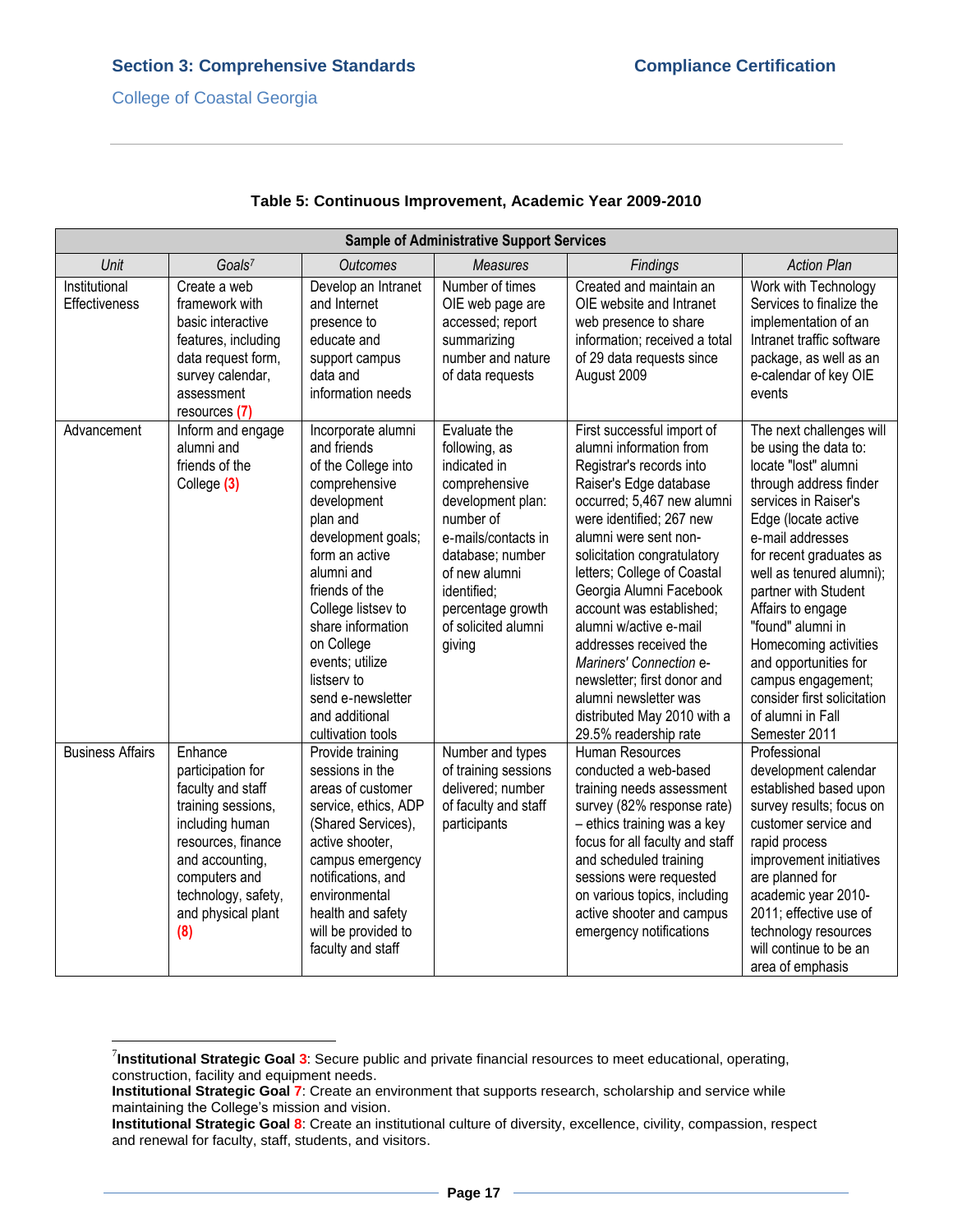# **3.3.1.3. Educational Support Services**

### Identifies Expected Outcomes

Each educational support unit annually identifies expected outcomes that are consistent with the mission of the educational support unit and the [annual strategic plan](3.11.2.bCCGA10-11AnnualStrategicPlan.pdf#page=1) (academic year 2010- 2011).

The College establishes goals for all its educational support services units that involve administrators and faculty working in concert with Academic Affairs and Student Affairs programs. These goals are derived from and consistent with the stated mission and vision of the College, and responsive to the annual strategic planning process.

Educational support services directly impact and affect student learning. The units that deliver these services tend to be on the front lines, working directly with internal and external audiences. Educational support services at the College include the following 17 primary units grouped by Academic Affairs (9) and Student Affairs (8):

## *Academic Affairs***<sup>8</sup>**

- Academic Services
	- $\circ$  Center for Academic Advising<sup>9</sup>
	- $\circ$  First year Experience<sup>10</sup>
	- o Learning Center
	- o Learning Support
	- o TRiO
- Camden Center
- Center for Service-Learning<sup>11</sup>
- $\bullet$  Instructional Technology<sup>12</sup>
- Library

 $\overline{a}$ 

<sup>&</sup>lt;sup>8</sup>Academic Affairs reported as a collective educational support services unit in academic year 2008-2009; however, beginning in academic year 2009-2010, after a transitory year involving a leadership and institutional mission change, assigned educational support service units began reporting individually

 $9$  New educational support services unit (Fall Semester 2010)

 $10$  New educational support services unit (Fall Semester 2011)

 $11$  New educational support services unit (Fall Semester 2010)

 $12$  New educational support services unit (Spring Semester 2011)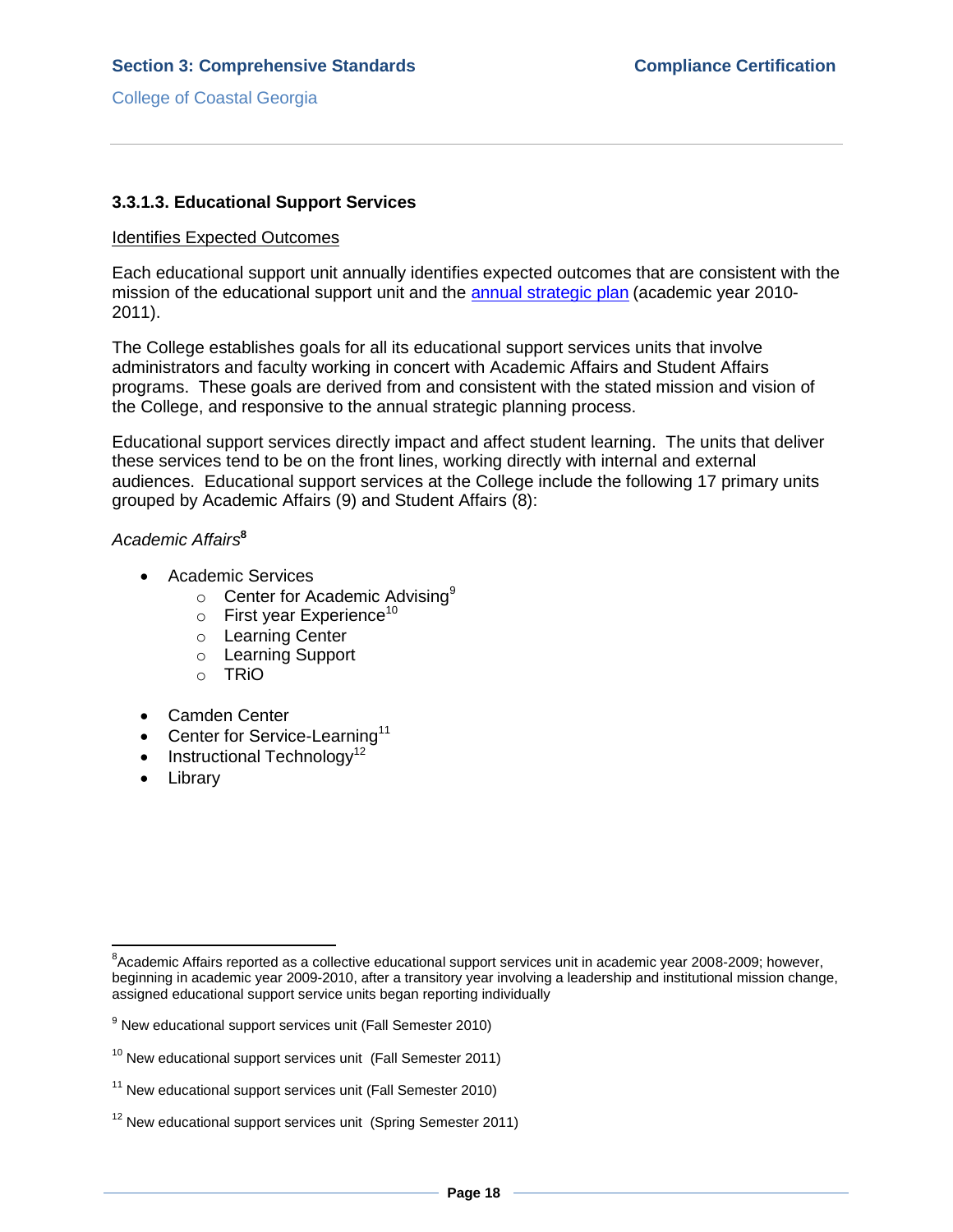# *Student Affairs***<sup>13</sup>**

- Admissions and Orientation
- Career Services
- Counseling and Student Support
- Financial Aid and Veterans Affairs
- Registrar
- Residence Life and Housing
- Student Life
- Testing and Disability Services

#### Assesses Extent of Outcome Achievement

Each educational support services unit is likewise managed through the unit assessment plan process embraced by administrative support services in which each program defines its purpose, its connection to the mission of the College, its expected outcomes, and assessment information related to expected outcomes.

All of this information informs the annual planning process for support organizations and contributes to defining the annual plans for each organization in an effort to more tightly align the College's strategic goals (institutional expected outcomes) with unit goals (expected outcomes at the level of programs and services).

#### Provides Evidence of Improvement

 $\overline{a}$ 

The College's planning and evaluation processes have resulted in continued improvements in educational support services. Specific examples of improvements (academic years 2008-2009 and 2009-2010) are described in Tables 6 and 7.

Each unit goal is linked to a specific institutional strategic goal (highlighted in red) during that particular academic year. These tables detail either improvements made in response to needs discovered during the review process or illustrate improvements resulting from successes.

For a sample educational support services unit assessment plan submitted to the OIE in academic year 2008-2009, click [here,](3.3.1.sb0809UnitAssessmentPlanEx.pdf#page=1) and for academic year 2009-2010, click [here.](3.3.1.sb0910UnitAssessmentPlanEx.pdf#page=1)

<sup>&</sup>lt;sup>13</sup>Student Affairs reported as a collective educational support services unit in academic years 2008-2009 and 2009-2010; however, beginning in academic year 2010-2011, having completed a Student Affairs reorganization over a two-year period as a result of a leadership and institutional mission change, assigned educational support service units began reporting individually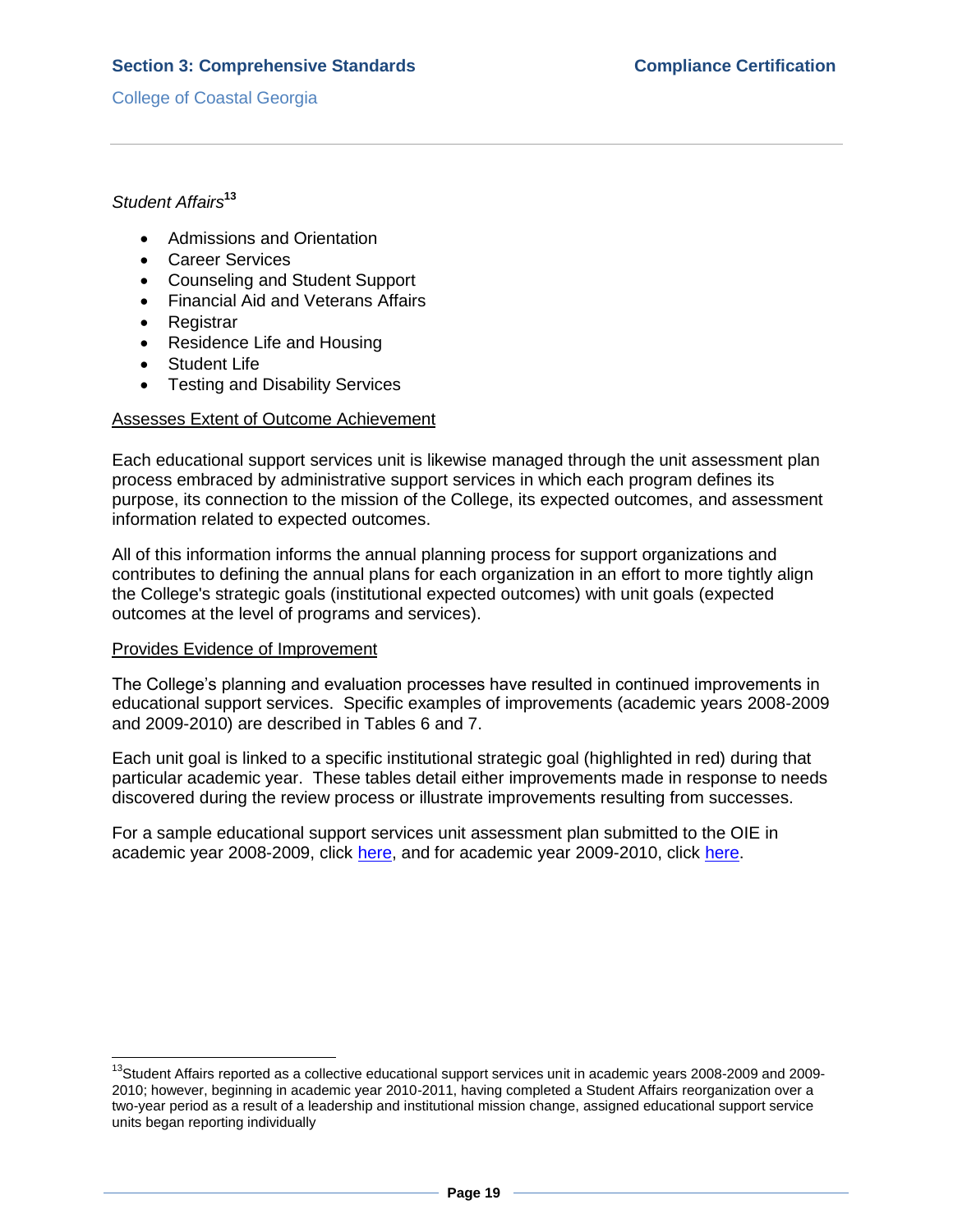l

| <b>Sample of Educational Support Services</b> |                                                                                                                              |                                                                                                               |                                                                                                                                                                                 |                                                                                                                                                                                                                                                                                                                                                                                                                          |                                                                                                                                                                                                                                                                                                                                                                                                                 |
|-----------------------------------------------|------------------------------------------------------------------------------------------------------------------------------|---------------------------------------------------------------------------------------------------------------|---------------------------------------------------------------------------------------------------------------------------------------------------------------------------------|--------------------------------------------------------------------------------------------------------------------------------------------------------------------------------------------------------------------------------------------------------------------------------------------------------------------------------------------------------------------------------------------------------------------------|-----------------------------------------------------------------------------------------------------------------------------------------------------------------------------------------------------------------------------------------------------------------------------------------------------------------------------------------------------------------------------------------------------------------|
| Unit                                          | $G$ oals <sup>14</sup>                                                                                                       | <b>Outcomes</b>                                                                                               | <b>Measures</b>                                                                                                                                                                 | <b>Results</b>                                                                                                                                                                                                                                                                                                                                                                                                           | <b>Action Plan</b>                                                                                                                                                                                                                                                                                                                                                                                              |
| Counseling<br>and<br>Student<br>Support       | Educate<br>administration,<br>faculty, staff, and<br>students about<br>various disabilities<br>and legal<br>requirements (2) | Faculty will be<br>informed<br>about disability<br>issues, including<br>pertinent legal<br>issues             | Present<br>workshops to<br>faculty members<br>on dealing with<br>ADA issues<br>and/or current<br>case law                                                                       | Faculty and staff<br>workshops presented<br>to select groups;<br><b>Disability Services</b><br>Coordinator met with<br>Camden Center<br>faculty & staff<br>individually to discuss<br>ADA issues/current<br>case law                                                                                                                                                                                                     | Faculty and staff<br>are now able to provide<br>accurate information<br>regarding process to<br>gain accommodations -<br>discouraging faculty and<br>staff to not<br>accommodate without<br>appropriate notification<br>from Disability Services<br>Coordinator                                                                                                                                                 |
| Learning<br>Center                            | Evaluate the<br>effectiveness of<br>services and<br>resources for<br>planning and<br>program<br>improvement (7)              | Assess the<br>TutorTrac<br>system for<br>tracking and<br>scheduling the<br>use of Learning<br>Center services | Determine how<br>the<br>implementation of<br>TutorTrac has<br>improved the<br>collection of<br>Learning Center<br>data and what<br>improvements, if<br>any, are still<br>needed | TutorTrachas<br>streamlined several<br>processes for the<br>Learning Center<br>related to scheduling<br>and data reporting; it<br>has created a rich<br>collection of data that<br>is useful for planning,<br>assessment and<br>evaluating students<br>and tutors (students<br>login to TutorTrac prior<br>to each tutoring<br>session and respond<br>to questions regarding<br>the purpose for the<br>tutoring session) | TutorTrac has the<br>capability of importing<br>data from Banner to<br>capture progress<br>reports on students<br>including midterm and<br>final grades; requests<br>have been submitted to<br>have reports created<br>that will enable research<br>of grade distributions in<br>specific classes so that<br>a comparison can be<br>made between students<br>who receive tutoring<br>and students who do<br>not |

## **Table 6: Continuous Improvement, Academic Year 2008-2009**

<sup>&</sup>lt;sup>14</sup> Institutional Strategic Goal 2: Ensure all learning support and retention assistance programs have maximum impact on student performance.

**Institutional Strategic Goal 7**: Evaluate any additional expansions using smart technology and in concert with any partner USG institutions.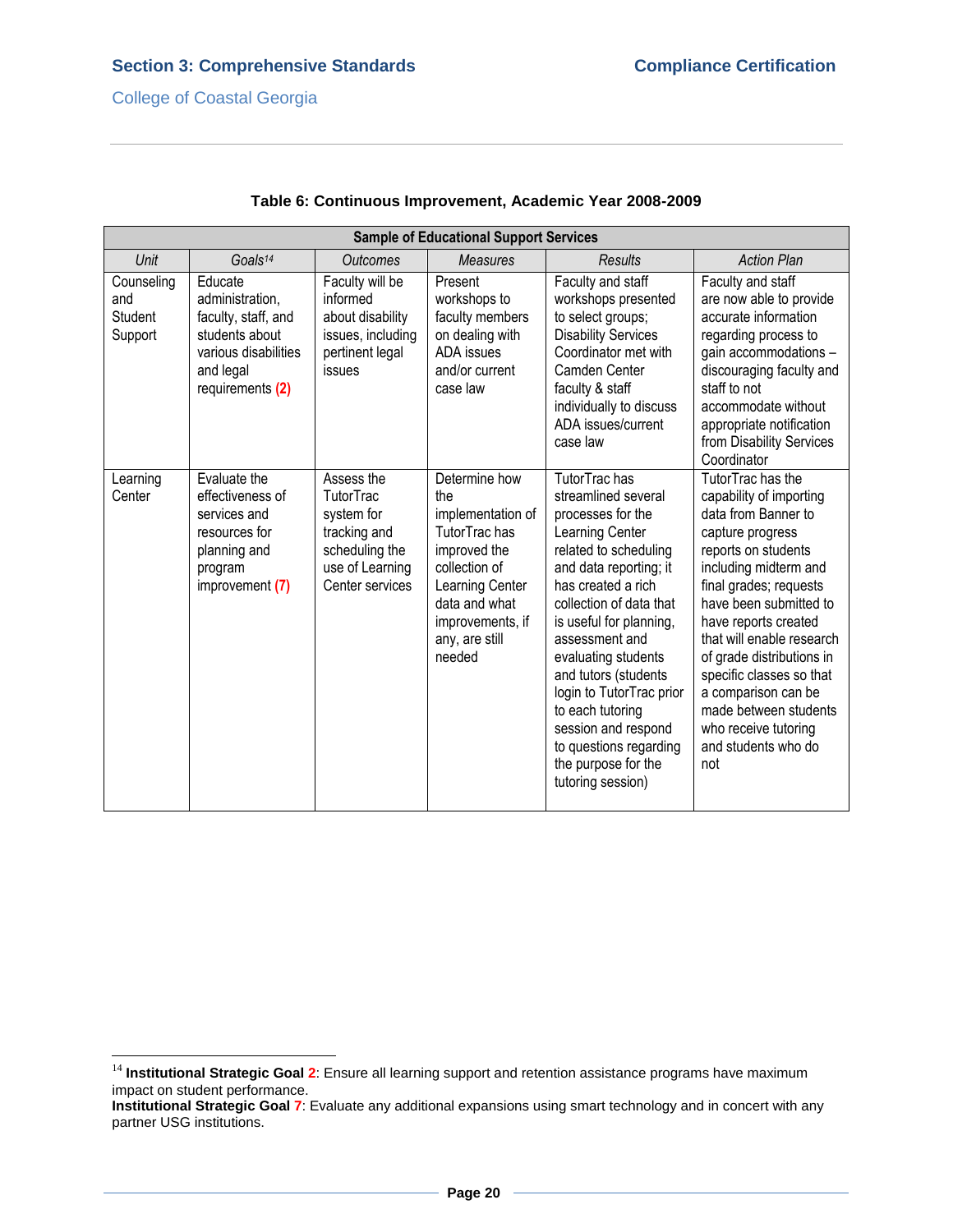| <b>Sample of Educational Support Services</b> |                                                                                 |                                                                                                                                                                              |                                                                                                                                                     |                                                                                                                                                                                                                                                                                                                                                             |                                                                                                                                                                                  |
|-----------------------------------------------|---------------------------------------------------------------------------------|------------------------------------------------------------------------------------------------------------------------------------------------------------------------------|-----------------------------------------------------------------------------------------------------------------------------------------------------|-------------------------------------------------------------------------------------------------------------------------------------------------------------------------------------------------------------------------------------------------------------------------------------------------------------------------------------------------------------|----------------------------------------------------------------------------------------------------------------------------------------------------------------------------------|
| Unit                                          | Goals <sup>15</sup>                                                             | <b>Outcomes</b>                                                                                                                                                              | <b>Measures</b>                                                                                                                                     | <b>Results</b>                                                                                                                                                                                                                                                                                                                                              | <b>Action Plan</b>                                                                                                                                                               |
| Learning<br>Center                            | Enhance<br>customer<br>services for<br>students (2)                             | Improve learning<br>opportunities for<br>students to be<br>successful,<br>including<br>returning adults,<br>first-generation<br>students and<br>other at-risk<br>populations | Student and<br>faculty surveys;<br>monitor the use<br>of Learning<br>Center services<br>using TutorTrac<br>and individual<br>student<br>conferences | Faculty survey found 80%<br>respondents felt that<br>Learning Center services are<br>valuable; 97% felt tutoring<br>assists students who are at<br>risk of failing or dropping a<br>course; 77% refer students<br>to the Learning Center;<br>student survey results<br>indicated that 91% found<br>services to be valuable and<br>helpful in course success | Discussed the<br>results of the<br>survey with<br>Learning Center<br>tutors and<br>incorporated<br>responses to<br>question into<br>future training and<br>program<br>assessment |
| <b>TRIO</b>                                   | Support student<br>success both<br>academically<br>and personally<br>(2)        | Plan and provide<br>required<br>workshops<br>addressing<br>financial planning<br>and various other<br>educational and<br>cultural<br>presentations                           | <b>Disseminate</b><br>surveys to<br>participating<br><b>TRiO</b> students<br>at the<br>completion of<br>each program                                | Overall, 90% of the students<br>surveyed indicated<br>satisfaction with the<br>workshops; 5% suggested<br>more information related to<br>financial literacy                                                                                                                                                                                                 | Redesigning<br>workshop<br>presentation to<br>include more<br>focus on financial<br>literacy tools                                                                               |
| Library                                       | Develop<br>facilities that<br>meet the needs<br>of a growing<br>institution (7) | Understand how<br>present students<br>and staff view the<br>library facilities<br>and gain insight<br>regarding<br>improvements                                              | LibQual and<br>focus groups<br>with the nursing,<br>business and<br>education<br>faculty and<br>students                                            | Ultimately students identified<br>the following important roles:<br>1) an electronic gateway and<br>repository; 2) a centralized<br>resource providing<br>information, technology and<br>informational services for<br>academic and leisure<br>pursuits; and 3) a space for<br>individualized and group<br>study                                            | The library space<br>is being<br>configured to<br>facilitate quiet<br>study and group<br>work with clear<br>signage                                                              |

## **Table 7: Continuous Improvement, Academic Year 2009-2010**

## **Continuous Process Improvement**

Continuous process improvement enables each unit to evaluate its current and future goals and plan strategies to better serve students, faculty and staff. Continuous improvement builds on existing efforts and brings about meaningful change to ensure that student and client needs are being met. At the end of each academic year, units submit assessment plan updates to the OIE.

 $\overline{\phantom{a}}$ <sup>15</sup> Institutional Strategic Goal 2: Develop a student-centered campus community.

**Institutional Strategic Goal 7**: Create an environment that supports research, scholarship and service while maintaining the College's mission and vision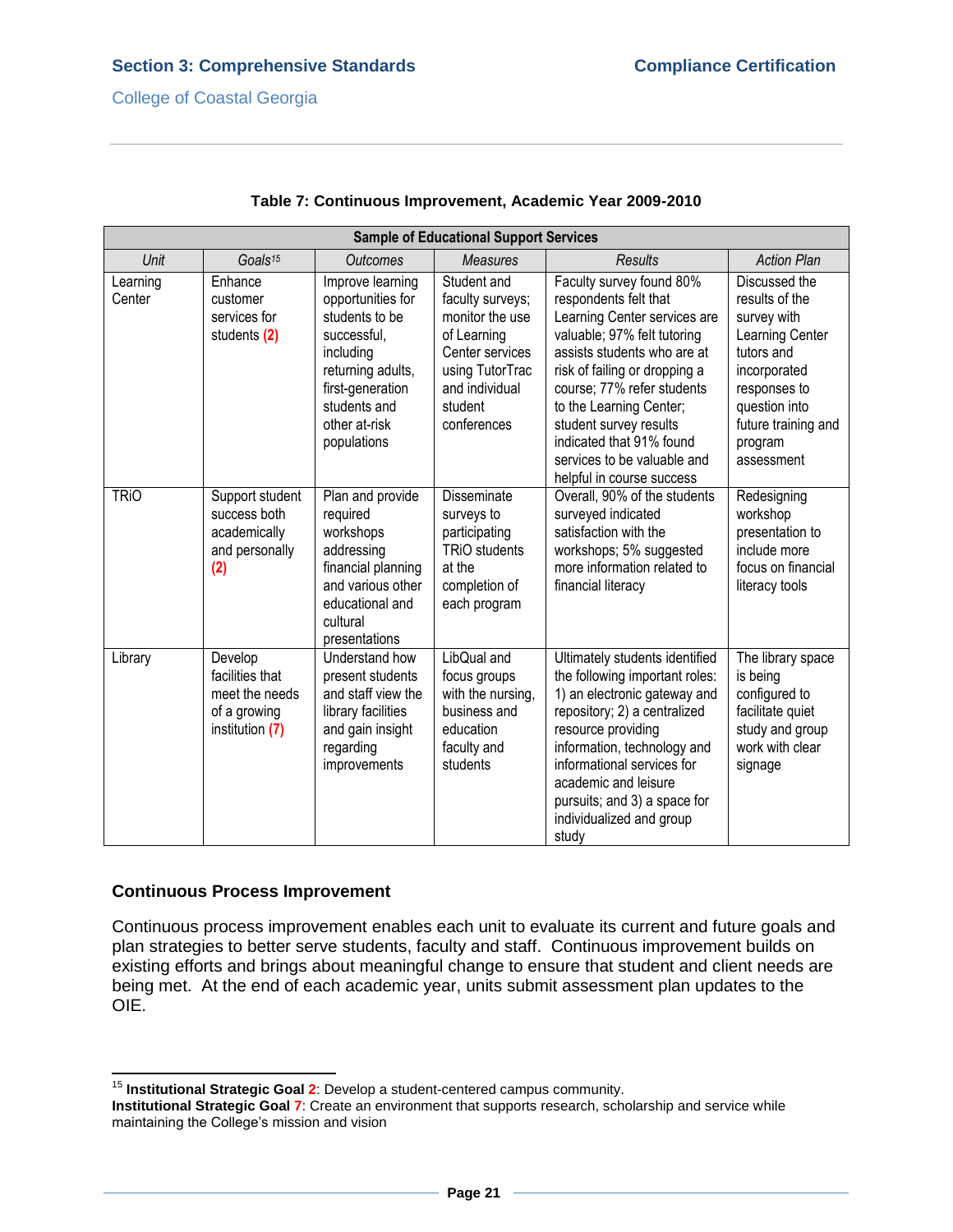The OIE assists the College in the gathering and analysis of information in an effort to provide data that informs decision makers regarding assessment activities. Activities include the development and execution of web-based and/or paper surveys [\(sample\)](3.3.1.sIRNeedsAssessmentSurvey.pdf#page=1) to faculty, staff and students. Additionally, an annual institutional *[Fact Book](CCGAFactBook.pdf#page=1)* containing various charts and tables of demographic data is available to the College community and general public.

The CIE is charged with making recommendations for the evaluation of the research, planning and institutional effectiveness functions of the College and with studying, reviewing and making recommendations relating to the institution's mission and purpose statements and its long-range plan. The Committee recommends measurable outcomes so that progress can be monitored and serves as a liaison with campus stakeholders for continuous assessment.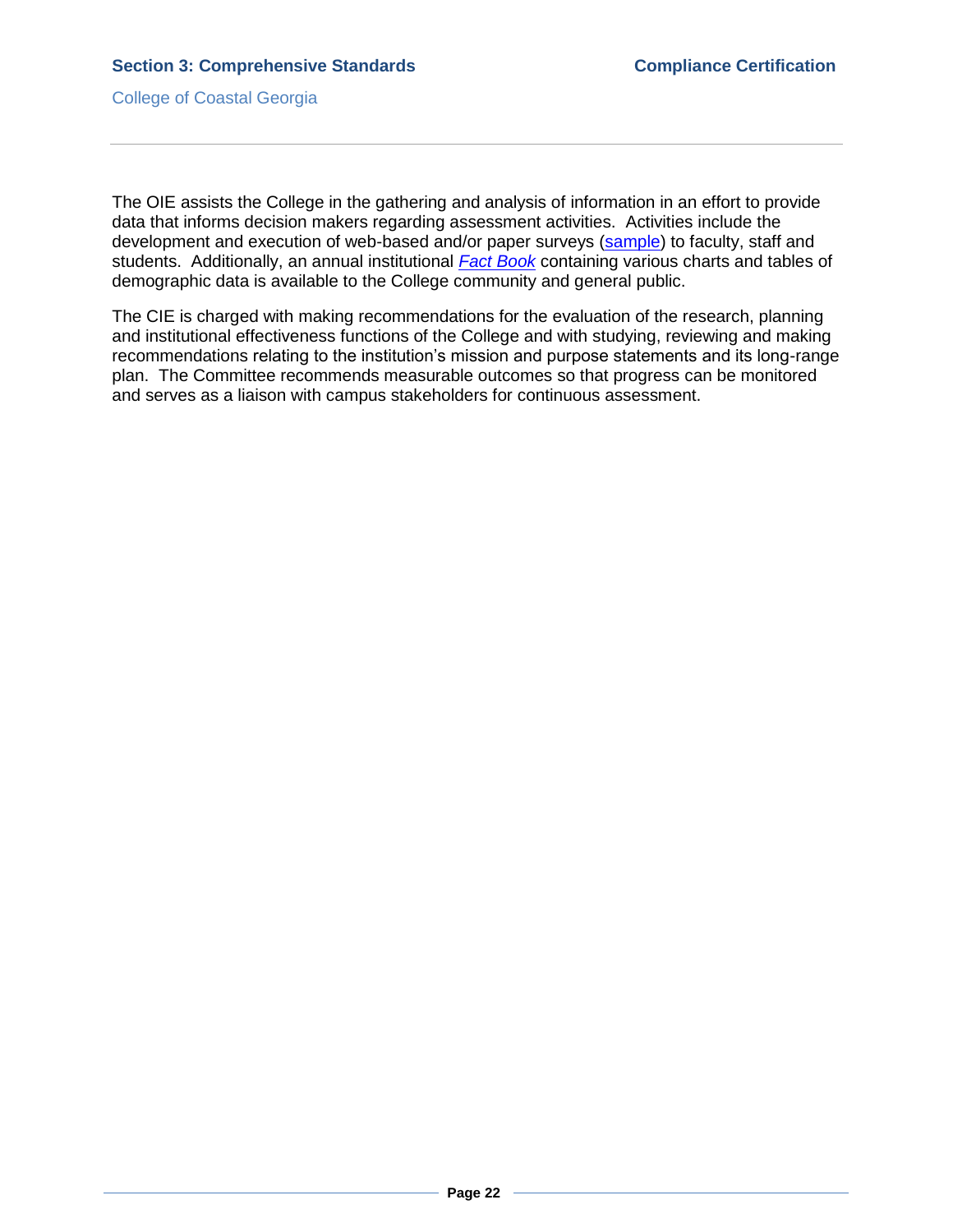## **3.3.1.4 Research within the Educational Mission**

The College is primarily a teaching institution. However, with the transition to a four-year state college status and a mission that supports engagement with the regional community through applied scholarship, the institution supports and encourages faculty in their scholarly activities.

Faculty who possess terminal degrees in their respective disciplines and teach in the baccalaureate degree programs, have, as part of their normal set of professional responsibilities, the expectation of active scholarship. This scholarship is broadly defined to include discipline specific research, application of discipline knowledge in service to solutions of community problems, integration of knowledge across disciplines, and the scholarship of teaching and learning. College support is provided through the promotion of increased grant writing activities, course load reassignments to provide time for scholarly activities, funds to attend professional meetings to present research, and the development of partnerships with the regional community in support of applied scholarship that improves education, business, and living standards of the people of coastal Georgia.

While teaching effectiveness is recognized as the most important attribute of a faculty member, as noted in the *2010-2011 College of Coastal Georgia Full-Time Faculty Handbook*, the College recognizes a requisite for effective teaching is active involvement in the intellectual and scholarly developments within a faculty member's field.

Faculty creative work and scholarly activities are evaluated as part of the tenure and promotion process. The College guidelines serve to clearly communicate expectations required for tenure or promotion within the disciplines. Within this context, the College has found it appropriate to annually evaluate the creative work and scholarly activities of its faculty. Scholarly activity and creative work goals for each upcoming academic year are discussed as part of the regular review of faculty performance that occurs in April.

Each faculty member performs an annual self-evaluation of his or her teaching, advising, service and professional development, which includes scholarship. Then, each School Dean completes an independent evaluation of each faculty member's performance and then meets with the faculty member to set goals for the next year. This process provides full-time faculty members with the opportunity to state specific objectives and prioritize goals related to teaching, scholarship and creative work, service, and professional development expectations, and to receive constructive and documented feedback from supervisors. The respective School Dean reviews the extent to which scholarly outcomes were achieved and identifies areas needing improvement or attention. School Deans' suggestions for improvement, driven by expectations within the College's guidelines for tenure and promotion, are incorporated in the next year's professional development plan.

A number of the faculty members in the baccalaureate degree programs have continued their scholarly activities and some are engaging the regional community in their efforts.

In the business program, one faculty member is working with the Brunswick and Downtown Economic Development Authorities on an action research project looking at effective means for re-developing a commercially-challenged section of the city of Brunswick; another recently completed a study of competitive intelligence systems in financial institutions that was published in the top-rated *Journal of Marketing Management*; two faculty members have advised the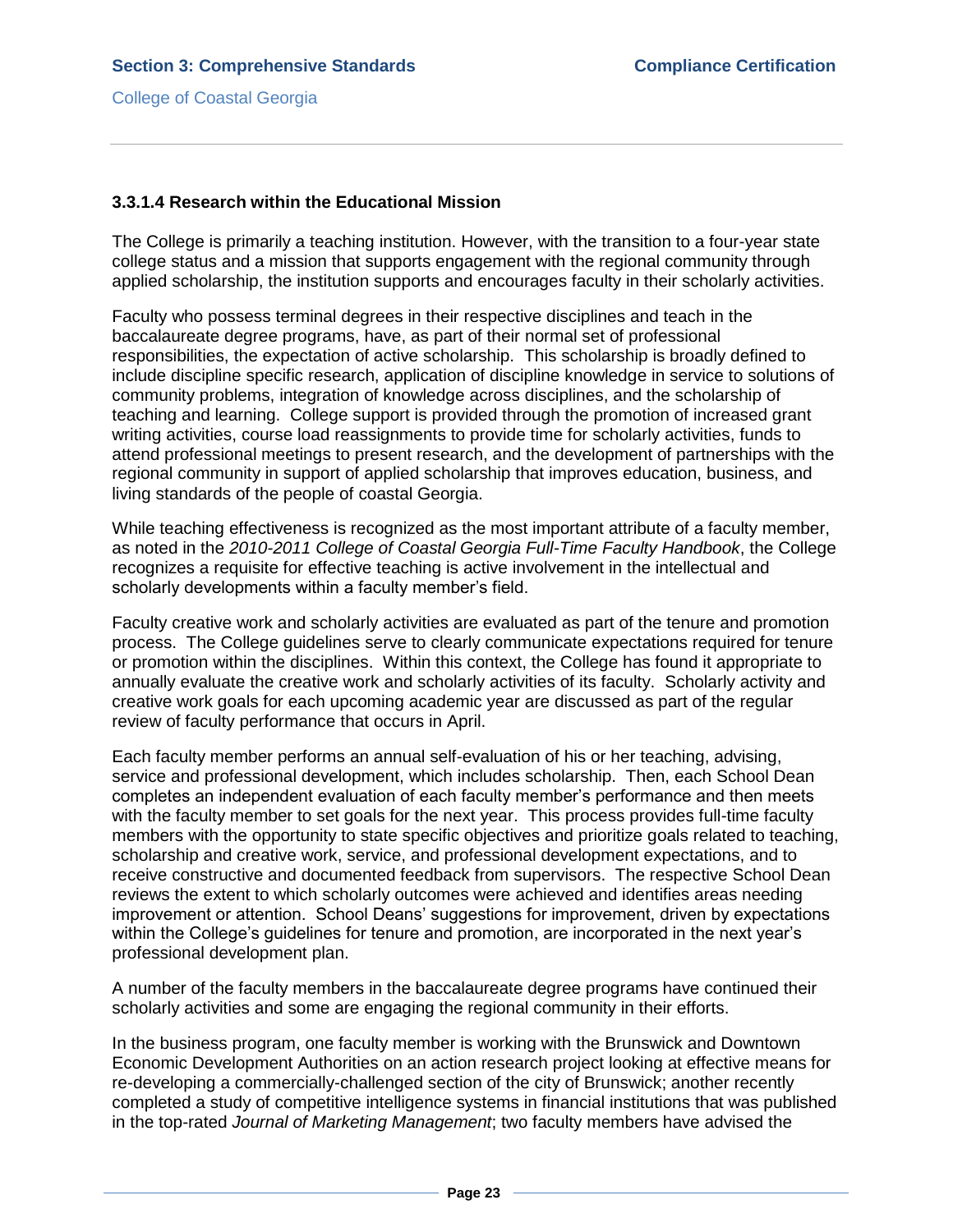regional arts association on ways to increase its effectiveness in targeting potential sources of support; and a fourth is working on a new edition of a book designed to help students effectively prepare for worthwhile careers.

In the teacher education program, faculty members are actively engaged in scholarly activities, including grant writing, publication of completed research, and partnerships with community schools. One faculty has published her work in the journals, *Gifted Child Today* and *Preventing School Failure,* as well as publishing the book, *Children with High-Functioning Autism: A Parent's Guide*. Another faculty member has presented his innovative idea to require practicum experiences outside of elementary and secondary schools in businesses with informal education connections closely connected to their content concentrations at the National Student Teaching & Supervision Conference. Senior faculty are presenting lessons learned from developing new teacher preparation programs at the annual meetings of the American Association of Colleges for Teacher Education and Association of Teacher Educators.

In the nursing program, one faculty member is researching geriatric clinics and outreach, while another is researching Polycystic Ovarian Syndrome with a focus on integrated care utilizing Eastern and Western methodologies. Another faculty member is investigating the avoidance of abuse in the workplace with a focus on innovative management intervention for nurse-to-nurse education and care. All nursing faculty actively review and incorporate any new materials, medications, or practice into classroom, lab or clinical settings.

New faculty members in the natural and social sciences brought active research programs with them and are preparing to engage students in their research projects. Additionally, the School Deans remain active in their respective scholarly endeavors.

#### Institutional Research Board (IRB)

To effectively assess and support faculty research project proposals, the College's Institutional Review Board (IRB) was established in Fall Semester 2009 to ensure the protection and ethical treatment of human research participants through review of proposed and ongoing research studies conducted under the auspices of the College.

The decisions of the IRB are guided by the ethical principles set forth in The Belmont Report and Federal guidelines known as ["The Common Rule"](3.3.1.uOHRPregulations.pdf#page=1) (OHRP: Title 45, Part 46-Protection of Human Subjects). The Board reviews research protocols, participant informed consent documents, and investigator credentials to ensure compliance with federal regulations and any and all applicable laws and regulations in order to ensure that research subjects are appropriately informed about the risks and benefits of participating in a research study.

The IRB is comprised of highly qualified individuals representing a variety of scientific and nonscientific disciplines. Each member has experience with all facets of the approval process and a deep concern for participant welfare and safety.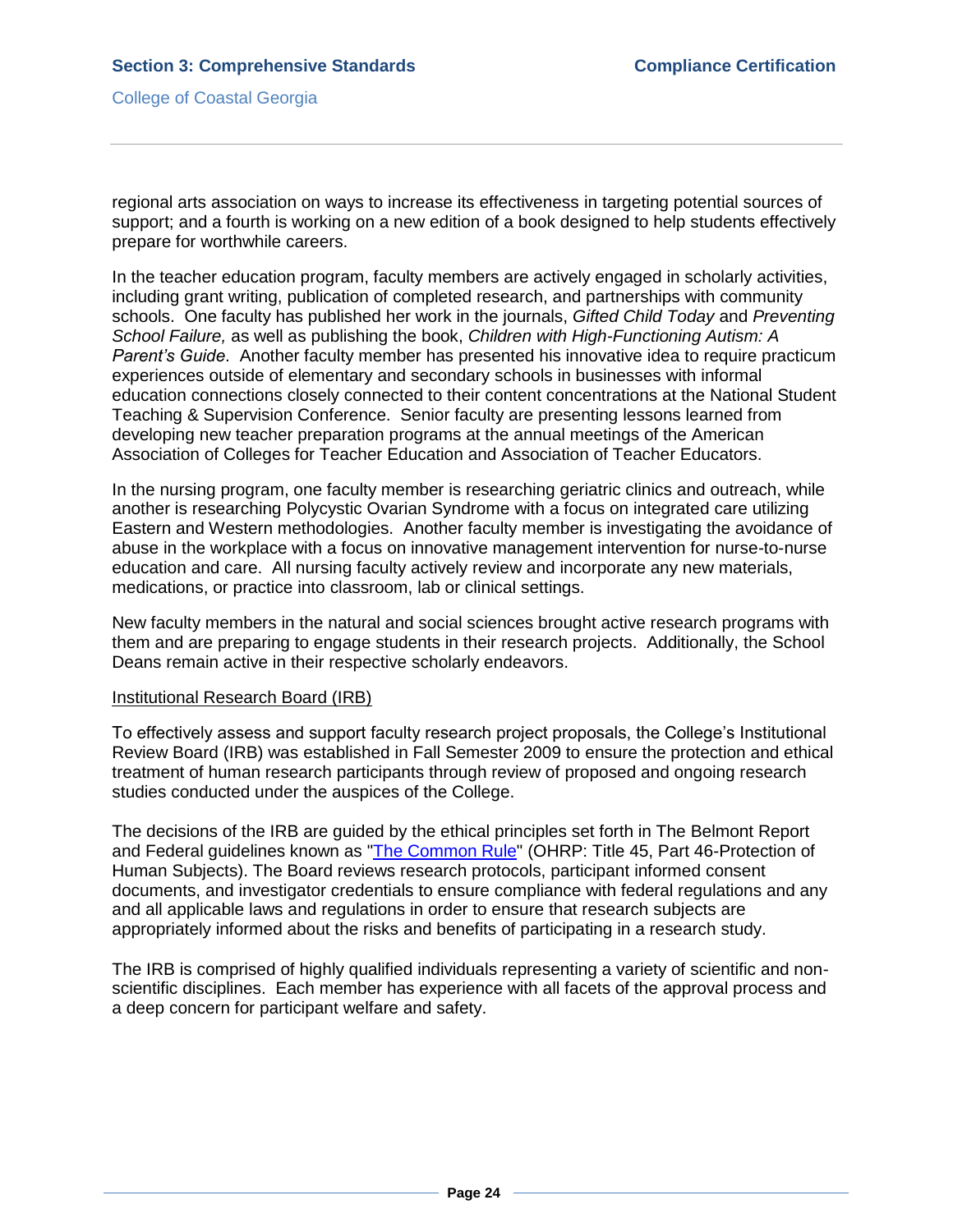## **3.3.1.5 Community/Public Service within the Educational Mission**

In 2008, as a newly designated state college, the College expanded its engagement with the community, reaching beyond its boundaries to serve a "broader" community. With the mission change came an extension of service from a five-county area to a 12-county area and beyond.

The College's commitment to community and public service stems directly from its mission to integrate meaningful experiential and holistic community service on campus and in the broader community with instruction and reflection to enrich the learning experience, fostering an attitude of generosity in service, teaching civic responsibility and strengthening communities. The College has historically taken an active role in community events and public service. Examples of community and economic development engagement programs include entrepreneurship support services provided by faculty and students, economic forecasting, unpaid internships, coop education work assignments, and expanded cultural opportunities.

Community service extends beyond the Strategic Master Plan and is embedded in many areas of the College. Under the direction of the President, the College has taken on a significant role in the community and public service arena, and growth will continue to occur as the College's infrastructure expands. Three areas that have a particular focus on community and public service are (1) Center for Professional Development and Lifelong Learning; (2) Center for Service-Learning; and (3) School-based community engagement and outreach.

#### Center for Professional Development and Lifelong Learning

The Center for Professional Development and Lifelong Learning provides quality, relevant, noncredit programming and conference services for College internal and external audiences.

#### *Identification of expected outcomes*

- Develop new high quality and relevant professional development opportunities that complement the College's baccalaureate degree programs and support the institution's mission
- Increase usage of the Southeast Georgia Conference Center by business and private sectors
- Participate in Camden County business community events and increase enrollments in professional development courses offered in Camden County

#### *Assessment of the extent to which they achieve these outcomes*

Every course and program offered through the Center for Professional Development and Lifelong Learning, whether offered for continuing education credit or professional certification, is evaluated by course participants. Instructional quality, preparedness of instructors, appropriateness of the physical environment in which the course is offered and relevance and usefulness of course content are among the items which participants evaluate – [sample.](3.3.1.zProgramEvalSummary.pdf#page=1)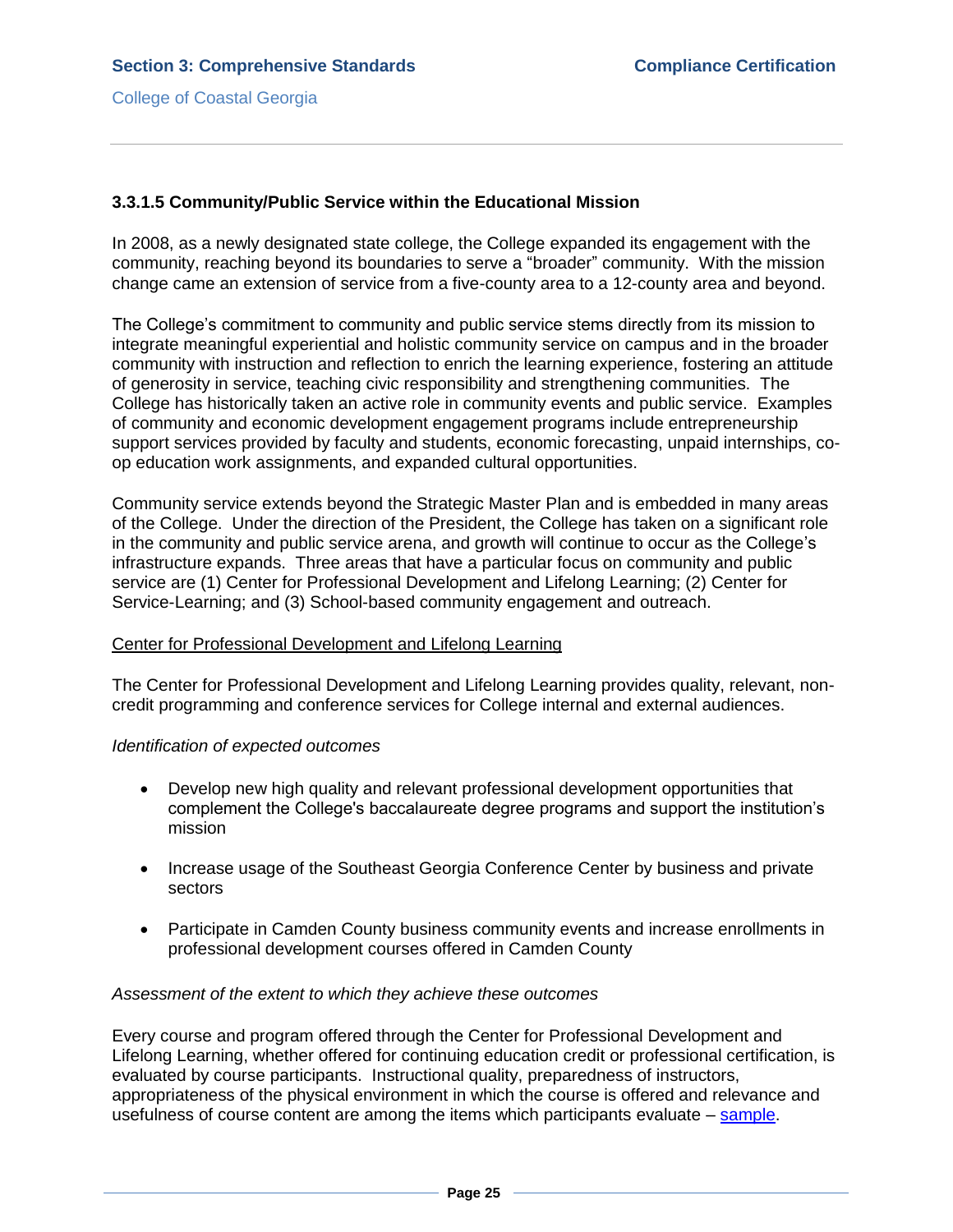Results of these evaluations are used to help determine which instructors will be retained for future course offerings and whether or not a given course continues to prove beneficial to recipients in light of market forces that influence interest and enrollment.

#### *Evidence of improvement based on the analysis of the results*

In academic year 2009-2010, a series of new programming initiatives were unveiled, including a Business *Currents Breakfast* series and *Lunch and Learn* series; Pharmacy Technician and Medical Billing/Coding Certificate programs; and a public forum series showcasing Education faculty. Each of these additions supported an area of the College's new baccalaureate degree programs. The *Lunch and Learn* series focused on business topics, such as hiring, marketing and conflict resolution. The breakfast series was presented entirely by faculty from the School of Business and Public Affairs as a way to showcase new faculty. This is also true of the community forums presented by the School of Education and Teacher Preparation.

However, in Spring Semester 2010, a 60 percent staff reduction – coupled with low participant numbers at the *Lunch and Learn* series, the *Currents Breakfast* series, and the community forums hosted by the School of Education and Teacher Preparation – led to a decision to discontinue these efforts as a formal series. The Center will continue to collaborate with all five Schools and host relevant events as requested by each.

The Center staff participated in a variety of Camden County events, including meetings of the Kings Bay Employers Committee and several job/education fairs hosted by the Camden County Department of Labor as a means of networking and discussing new programming options. Camden county employers (Bayer Crop Science and Express Scripts) have indicated a desire for customized training, but have not yet identified start dates for training. Once new initiatives have been formalized, an assessment mechanism will be incorporated to track progress and address implementation and delivery aspects.

New certificate programs were added following focus group input from the School of Nursing and Health Sciences faculty and the Glynn County Department of Labor, with each certificate meeting a community need in the area of health sciences, including pharmacy technician and medical billing and coding certificate programs.

Expanded outreach efforts also resulted in a cooperative venture with the workforce investment board in Savannah to develop additional certificates (e.g., Administrative Medical Office Assistant) eligible for WIA funding. Revenue comparison of fiscal year 2010 to 2009 indicates that space rental and food service revenues increased by 22 percent primarily due to the development of new marketing materials promoting the Center, as well as a web page dedicated to conference center rentals and collateral printed piece. In fiscal year 2010, 155 participants were served at the Camden Center in Kingsland, Georgia, an increase of eight percent from the previous year.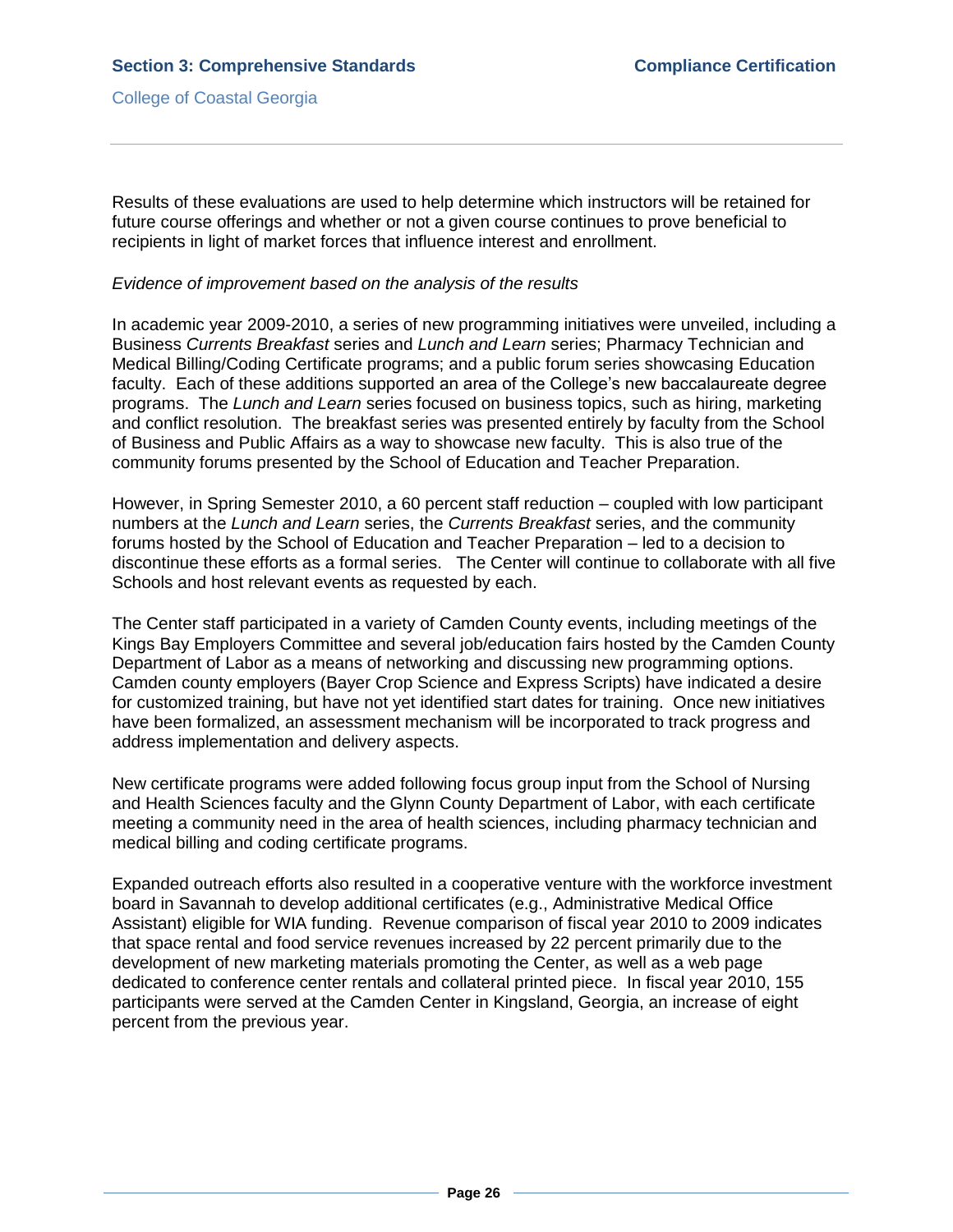### Center for Service-Learning

The service-learning partnerships of the College are underway with the appointment in Fall Semester 2010 of an external advisory board that works closely with the new Director of Service-Learning, who will be overseeing the development of a Center for Service-Learning on campus.

Start-up grant funds from the [Saint Marys United Methodist Church Foundation](3.3.1.vSMUMCFgrant.pdf#page=1) are being utilized to seed the new Center for Service-Learning. Specifically, the funds are being used to support the Director and program development for the first 18 months. The Center is charged with initiating and supporting curricular and co-curricular activities that enhance student learning and respond to the critical needs of the immediate community through collaborative campus and community partnerships.

#### *Identification of expected outcomes*

- Increase faculty knowledge of service-learning through participation in basic information sessions
- Develop new community partner relationships and establishment of active partnership sites
- Create a service-learning advisory body that includes faculty, staff, students and community partners
- Offer set of new service-learning courses in multiple academic disciplines
- Increased student awareness of service-learning opportunities
- Develop service-learning website to serve as an information portal for students, faculty/staff and community partners with information regarding partnership possibilities, service-learning courses offered, service opportunities and assessment strategies

## *Assessment of the extent to which they achieve these outcomes*

As service-learning is gradually unveiled to students, staff and faculty on campus, several assessment mechanisms will be utilized, including the number of faculty participating in servicelearning information sessions and post-session surveys evaluating effectiveness of presentation, learning outcomes and willingness of individual faculty members to pursue further training; number of courses taught designated as service-learning courses; number of students enrolled in service-learning courses and participating in the project(s); number of community organizations willing to work as partners and offer service opportunities for students; number of cooperative memorandums of understanding signed; and number of student organizations the Director of Service-Learning meets with to discuss service possibilities.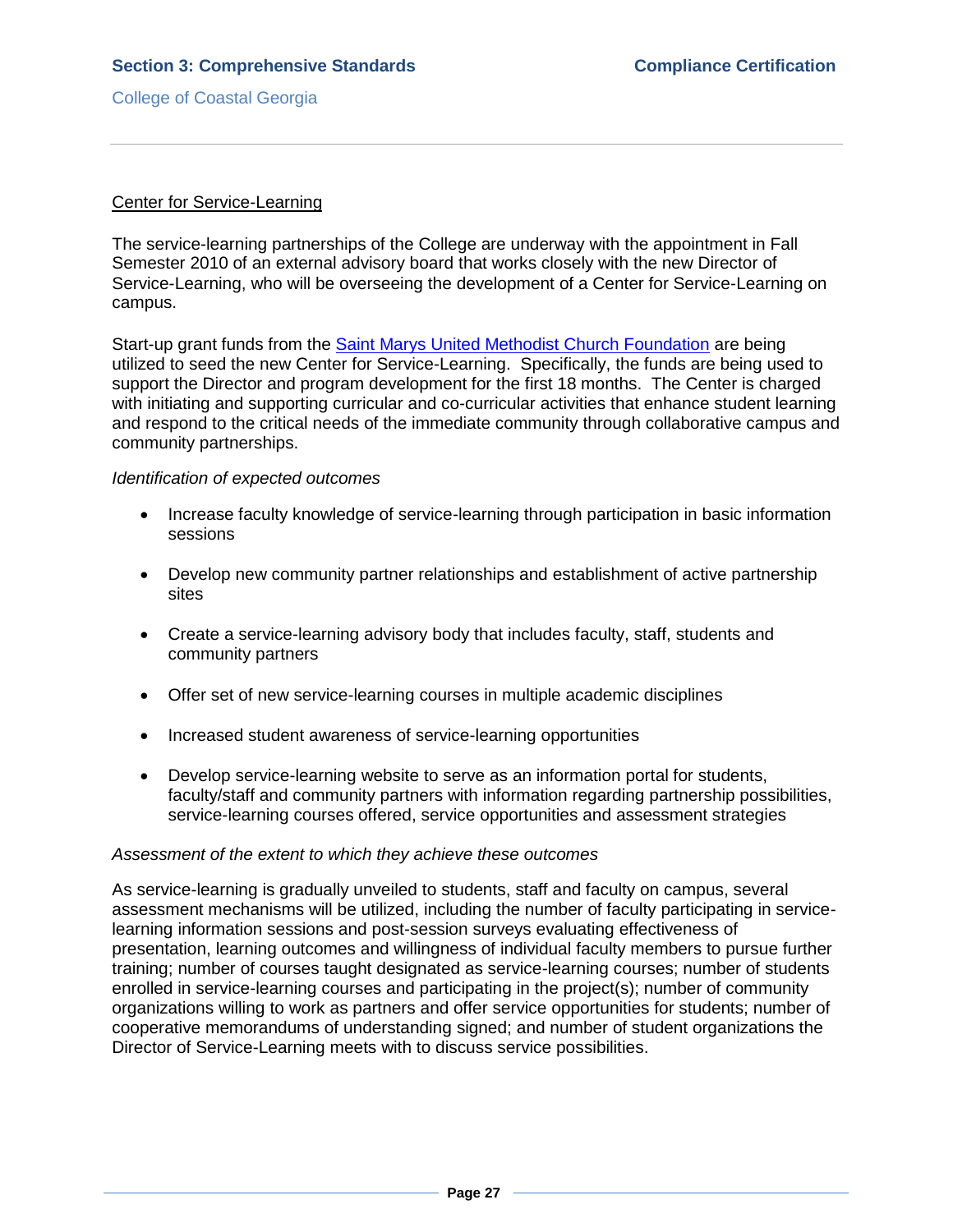### *Evidence of improvement based on the analysis of the results*

A post faculty workshop survey found that approximately 20 percent of participants indicated that they needed assistance in learning more about service-learning best practices and required more guidance in how they might begin to identify possible community partnerships. To address these areas of concern, as well as to refortify the concept of service-learning to faculty, the new Director of Service-Learning is providing a six-week Service-Learning Faculty Scholars Program in Spring Semester 2011 to support curriculum redesign and production of syllabi for new service-learning courses to be offered within one academic year.

In Fall Semester 2010, two student forums were sponsored on the Brunswick campus and one at the Camden Center that focused on service-learning, and an external advisory board was charted to provide guidance and direction in creating synergistic partnerships between the community and College. Additionally, a service-learning [web page](3.3.1.wServiceLearning.pdf#page=1) was also created during the same time to provide useful and up-to-date information on service-learning and associated opportunities.

#### School-based Community Engagement & Outreach

Beyond the Centers for Professional Development and Lifelong Learning and Service-Learning, a number of School-based programs engage in specific community-related and experiential learning activities with established outcomes, measures for those outcomes and use of results of the assessment for continuous improvement.

Table 8 provides a few examples of core areas of annual community/public service.

| School & Program                                                                                                                                                                                              | <b>Outcomes</b>                                                                                                      | <b>Measures</b>                                                           | <b>Use of Results</b>                                                                                                                                                                                                                                                                                                                                       |
|---------------------------------------------------------------------------------------------------------------------------------------------------------------------------------------------------------------|----------------------------------------------------------------------------------------------------------------------|---------------------------------------------------------------------------|-------------------------------------------------------------------------------------------------------------------------------------------------------------------------------------------------------------------------------------------------------------------------------------------------------------------------------------------------------------|
| <b>School of Business and</b><br><b>Public Affairs. Involvement</b><br>in Team-Oriented<br><b>Management Assessment</b><br>Projects (TOMAP)                                                                   | Students rate project as being<br>a valuable learning<br>experience<br>Clients want to re-engage<br>future students  | Satisfaction survey<br>using a<br>psychometric (5-<br>point) Likert-scale | 12 out of 13 students rated the project<br>4 or higher in terms of being a valuable<br>learning experience. All clients<br>contacted are willing to re-engage<br>future student teams. Enhancing<br>process documentation to provide<br>more interim feedback of progress<br>from both student teams and clients<br>was suggested.                          |
| <b>School of Mathematics &amp;</b><br><b>Natural Sciences.</b><br>Participation in Expanding<br>Your Horizons program with<br>Glynn County middle school<br>girls for career development<br>in the STEM areas | Increase girls' interest in the<br><b>STEM</b> areas<br>Enhance parents' support and<br>understanding of the program | Workshop<br>evaluation form                                               | Over 150 middle school girls attended<br>the workshop and evaluations revealed<br>that >90 percent of the students polled<br>felt that the workshop was beneficial<br>and made the learning of science fun<br>and stated they would attend again.<br>Ninety-eight percent of the parents<br>attending felt the information given to<br>them was beneficial. |

## **Table 8: School-Based Community Engagement and Outreach Initiatives**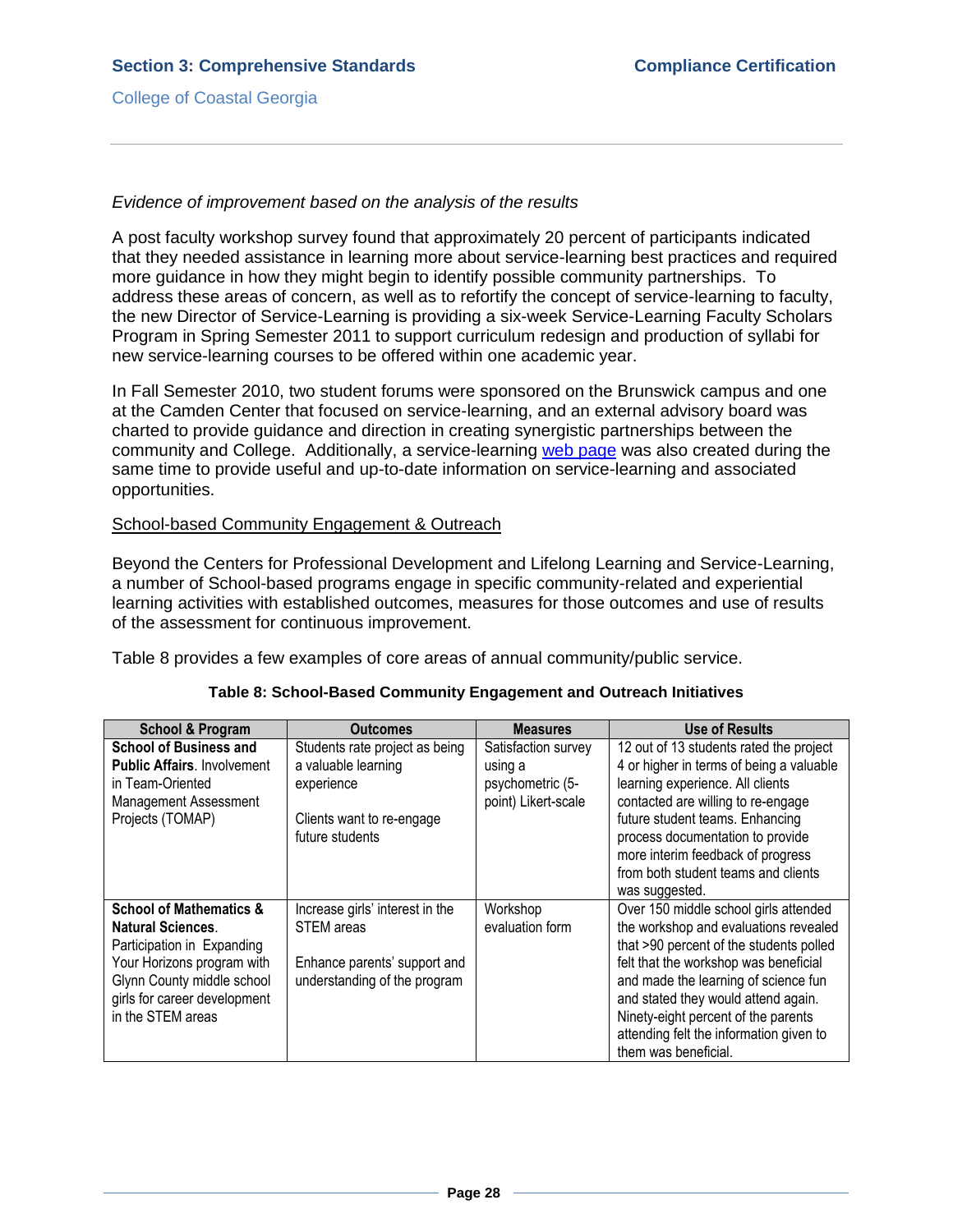# **Section 3: Comprehensive Standards Compliance Certification Compliance Certification**

# College of Coastal Georgia

| <b>School &amp; Program</b>                                                                                                                                                                                                                                                                     | <b>Outcomes</b>                                                                                                                                                                                                                                                                                                                                  | <b>Measures</b>                                                                                                                                                                                                                                                                           | <b>Use of Results</b>                                                                                                                                                                                                                                                                                                                                                                             |
|-------------------------------------------------------------------------------------------------------------------------------------------------------------------------------------------------------------------------------------------------------------------------------------------------|--------------------------------------------------------------------------------------------------------------------------------------------------------------------------------------------------------------------------------------------------------------------------------------------------------------------------------------------------|-------------------------------------------------------------------------------------------------------------------------------------------------------------------------------------------------------------------------------------------------------------------------------------------|---------------------------------------------------------------------------------------------------------------------------------------------------------------------------------------------------------------------------------------------------------------------------------------------------------------------------------------------------------------------------------------------------|
| <b>School of Education &amp;</b><br><b>Teacher Preparation.</b><br>Participation in Communities<br>of Coastal Georgia<br>Foundation - Baby Steps<br>Project                                                                                                                                     | Increase the literacy skills of<br>birth through age five children<br>living in poverty stricken areas<br>of Brunswick, Georgia<br>Provide early<br>childhood/special education<br>teacher candidates with<br>unique pre-k experiences in<br>the community                                                                                       | Teacher candidates<br>enrolled in four<br>professional<br>education courses<br>will conduct<br>environmental<br>literacy scans of 5<br>selected pre-school<br>agencies as well as<br>conduct age<br>appropriate reading<br>activities with<br>children for<br>approximately five<br>weeks | In collaboration with the larger scope of<br>the Baby Steps Project, faculty will<br>process feedback from teacher<br>candidates, the agency directors, the<br>Foundation's administration, and the<br>other professional volunteers who are<br>overseeing these service learning<br>activities; feedback will be evaluated in<br>April 2011 with recommendations<br>made for program improvement |
| <b>School of Nursing &amp; Health</b><br>Sciences. Development of<br>an administrative structure to<br>support outreach efforts and<br>interdisciplinary partnerships<br>which foster educational<br>programs, services,<br>research, technical<br>assistance, and information<br>dissemination | Establish collaborative<br>relationship with Glynn<br><b>County Health Department</b><br>and the Immunization<br>Coalition<br>Expand the clinical option with<br>Seafarer's clinic outreach<br>Establish Advisory and<br>Community of Interest<br>Committee to provide<br>oversight, review and<br>dissemination of department<br>work and goals | Number of<br>established<br>partnerships in the<br>community                                                                                                                                                                                                                              | Through evolving relationships within<br>Glynn County, nursing faculty and<br>students are now serving as a primary<br>resource for public health education in<br>order to improve the health of<br>communities; expanded working<br>relationship with Seafarer's clinic<br>through additional clinical placements;<br>and developed a broad-based<br>community advisory board                    |
| <b>School of Arts, Humanities</b><br>and Social Sciences.<br>Creation and delivery of two<br>pilot service-learning courses<br>(Introduction to Social<br>Problems and English<br>Composition) in Spring<br>Semester 2011                                                                       | Improve decision-making,<br>problem-solving and analytical<br>skills<br>Enhance understanding of<br>classroom concepts by putting<br>them into practice<br>Ability to effectively<br>communicate with others and<br>improve personal<br>effectiveness                                                                                            | Self-Assessment of<br>Service-Learning<br>survey                                                                                                                                                                                                                                          | (Findings and use of results pending<br>completion of pilot service-learning<br>courses in May 2011)                                                                                                                                                                                                                                                                                              |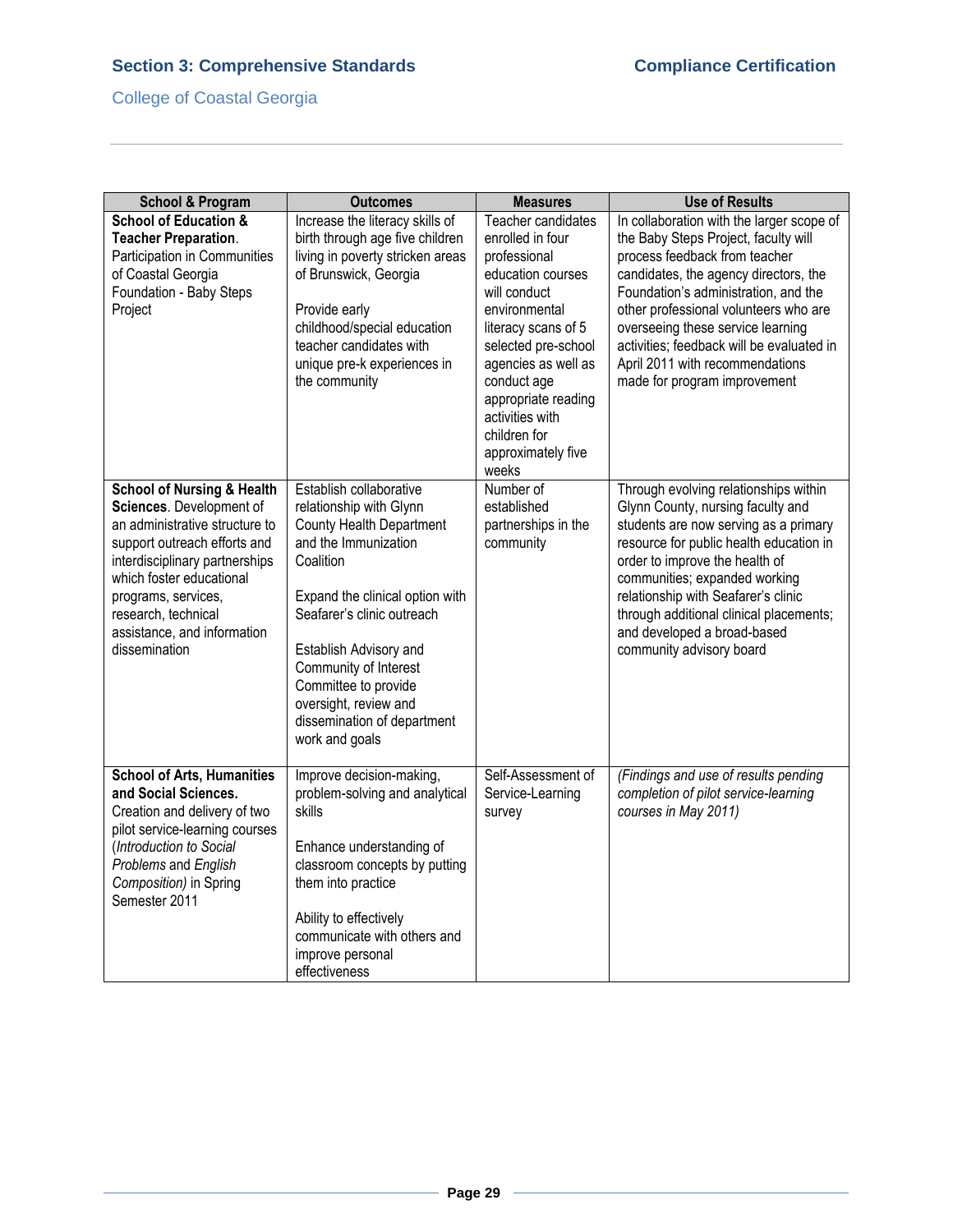Faculty members' serve as voluntary consultants throughout the local communities as well. President Valerie Hepburn serves as a member on the Glynn County Board of Health and the Jekyll Island Authority and assists with the Authority's revitalization project. Additionally, Dr. Don Mathews, professor of economics, volunteers his expertise and delivers the Economic Impact Report annually to the community in partnership with the University of Georgia's Terry College of Business.

Through the Advancement Office, a Speakers Bureau was established as a free resource to the communities served by the College to offer informative, lively, timely programs and presentations for civic organizations, special groups, or classes. Most recently, Dr. Kathleen Quinn spoke on the topic of aging and Alzheimer's to a group of local citizens.

The outreach efforts at the College illustrate the institution's commitment to public service and community collaboration. Moreover, public service projects provide real world experience that will sustain the College values of quality education, experiential learning, global awareness, leadership, and entrepreneurship.